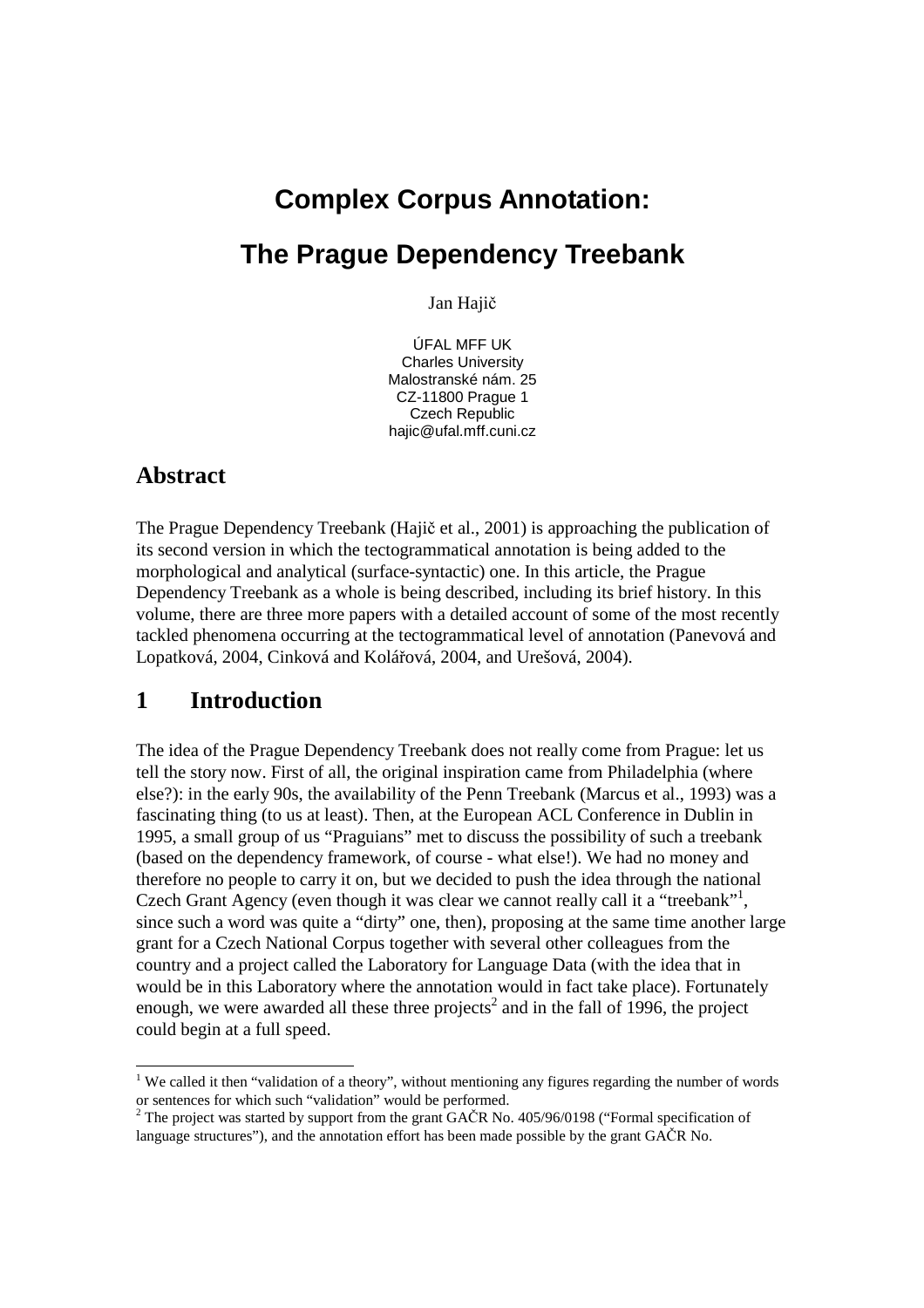In present-day computational linguistics (CL), availability of annotated data (spoken utterances, written texts) is becoming a more and more important factor in any new developments. Apart from speech recognition, where statistical methods are almost exclusively *the* solution and where the data is a *conditio sine qua non*, textual data are being used for the training phase of various statistical methods solving many other problems in the field of CL. While there are many methods which use texts in their plain (or raw) form (for unsupervised training), (much) more accurate results may be obtained if annotated corpora are available. It is believed that syntax (and therefore, syntactic annotation) helps for subsequent processing in the direction of "language understanding" (or "comprehension").

With the increasing complexity of such tasks, the data annotation itself is a complex task. While tagged corpora (pioneered by Henry Kučera in the 60's) are now available for English and other languages, syntactically annotated corpora are rare. We decided to develop a similarly sized corpus of Czech with very "deep" and rich annotation scheme.

The textual data used for the task contains general newspaper articles (40%; including but not limited to politics, sports, culture, hobby, etc.), economic news and analyses (20%), popular science magazine (20%), and information technology texts (20%), all selected from the early collection of the Czech National Corpus.

# **2 The Prague Dependency Treebank Structure**

The Prague Dependency Treebank (PDT) has a three-level structure (with tokenized text being taken as the input to the whole system). Full *morphological* annotation has been done on the lowest (first) *level*. The middle level deals with syntactic annotation using dependency syntax; it is called the *analytical level*. The highest level of annotation is the *tectogrammatical level*, or the level of linguistic meaning. We annotate the same text on all three levels, but the amount of annotated material decreases with the complexity of the levels<sup>3</sup>.

# **3 The Morphological Level**

1

On the morphological level, a tag and a lemma is assigned to each word form as identified in the input text. The annotation contains no (syntactic) structure; no attempt is even made to put together analytical verb forms, for example.

<sup>405/96/</sup>K214 and by the project of the Ministry of Education of the Czech Republic No. VS96151. Later, the work continued under the project called Center for Computational Linguistics (2000-2004), MSMT CR Project LN00A063. The development of some software tools used in this project has been supported by the grant GAČR No. 405/95/0190 and by the individual author's grant OSF RSS/HESP 1996/195.

For various reasons, mainly technical: it has been experimentally proved (Zeman, 1998) that serially applied machine learning and statistical methods perform better if every step is trained on the true automatic output of the previous step rather than the manual one. In order to achieve this, there must be separate (additional) training data available for the preceding step, resulting in most data being necessary for the beginning (the first step) of the analysis, namely, morphology, and the least for the last one, the tectogrammatical analysis.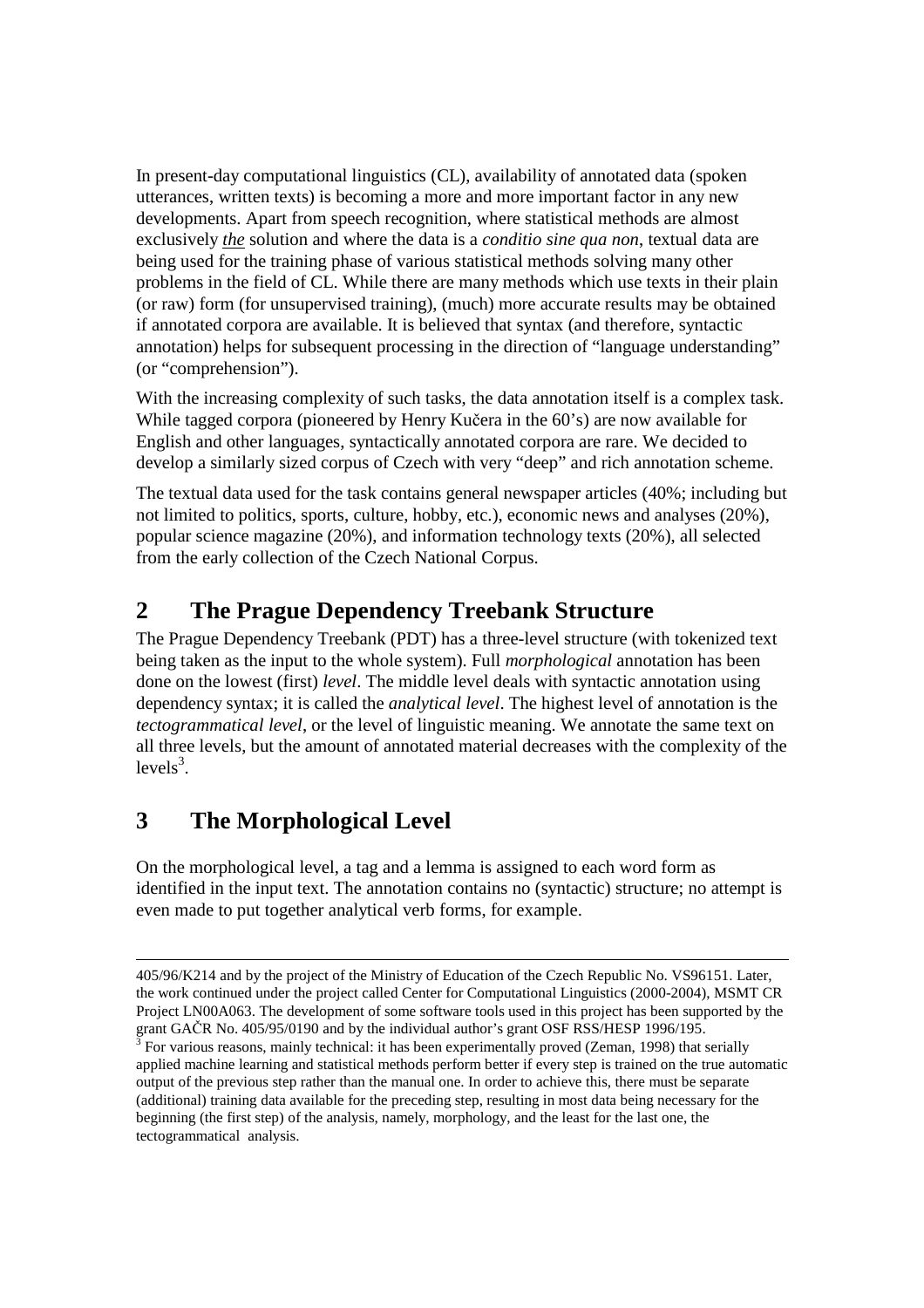## **3.1.1 The Czech tag system**

Czech is an inflectionally rich language. The full tag set contains currently 4712 tags (including morphological variants, which are being distinguished). We are using a positional tag system, the full description of which can be found in (Hajič, 2004).

We use 13 grammatical categories in the tag. For each category, one symbol is used at a fixed position in the tag string.

| Cat.           | Cat. Name         | Description                              | Example values                                                         |  |
|----------------|-------------------|------------------------------------------|------------------------------------------------------------------------|--|
| $\mathbf{1}$   | <b>POS</b>        | Part of Speech                           | $A$ – adjective, $R$ – preposition                                     |  |
| $\overline{2}$ | <b>SUBPOS</b>     | Detailed part of speech                  | $s$ – passive participle, $V$ – vocalized<br>prep., $Q$ – rel. pronoun |  |
| $\overline{3}$ | <b>GENDER</b>     | Gender (grammatical, agreement)          | $I$ – masc. inanimate, $N$ – neuter                                    |  |
| $\overline{4}$ | <b>NUMBER</b>     | Number (grammatical)                     | $S - sing., D - dual$                                                  |  |
| 5              | <b>CASE</b>       | Case (or required case, for prep.)       | $1 - \text{Nom.}, 3 - \text{ Dat.}, 7 - \text{Instrumental}$           |  |
| 6              | <b>POSSGENDER</b> | Possessive gender (owner's gender)       | $F - fem$ , $M - masc$ . anim.                                         |  |
| $\overline{7}$ | <b>POSSNUMBER</b> | Possessive number (owner's number)       | $S$ – singular, P – plural                                             |  |
| 8              | <b>PERSON</b>     | Person (verbs, pronouns)                 | 1, 2, 3                                                                |  |
| 9              | TENSE             | Tense (for participles, some exceptions) | $R - past$ , $F - future$ , $P - present$                              |  |
| 10             | <b>GRADE</b>      | Degree of comparison (adjectives, adv.)  | $1 - positive, 3 - superlative$                                        |  |
| 11             | <b>NEGATION</b>   | Negation prefix present                  | $N$ - negated                                                          |  |
| 12             | <b>VOICE</b>      | Voice (verbs)                            | $A - active, P - passive$                                              |  |
| 13             | <b>RESERVE1</b>   | Unused                                   |                                                                        |  |
| 14             | RESERVE2          | Unused                                   |                                                                        |  |
| 15             | <b>VAR</b>        | Variant, style, register, abbreviation,  | $1 - \text{variant}, 6 - \text{colloquial}, 8 - \text{abbr}.$          |  |

A short example<sup>4</sup> now presents a simple sentence as a sequence of annotated words:

| Form (Czech) | (Lit.)           | Tag                |
|--------------|------------------|--------------------|
|              |                  | $Z:$ ----------    |
| že           | that             | J,---------        |
| litera       | the-letter       | $NNFS1---A---$     |
| výše         | above            | $Dq$ -------2A---1 |
| uvedené      | of-mentioned     | $AAFS2---1A---$    |
| mezinárodní  | of-international | AAFS2----1A----    |
| smlouvy      | of-agreement     | $NNFS2---A---A$    |

4 Example from the weekly journal Českomoravský profit, 10/1994.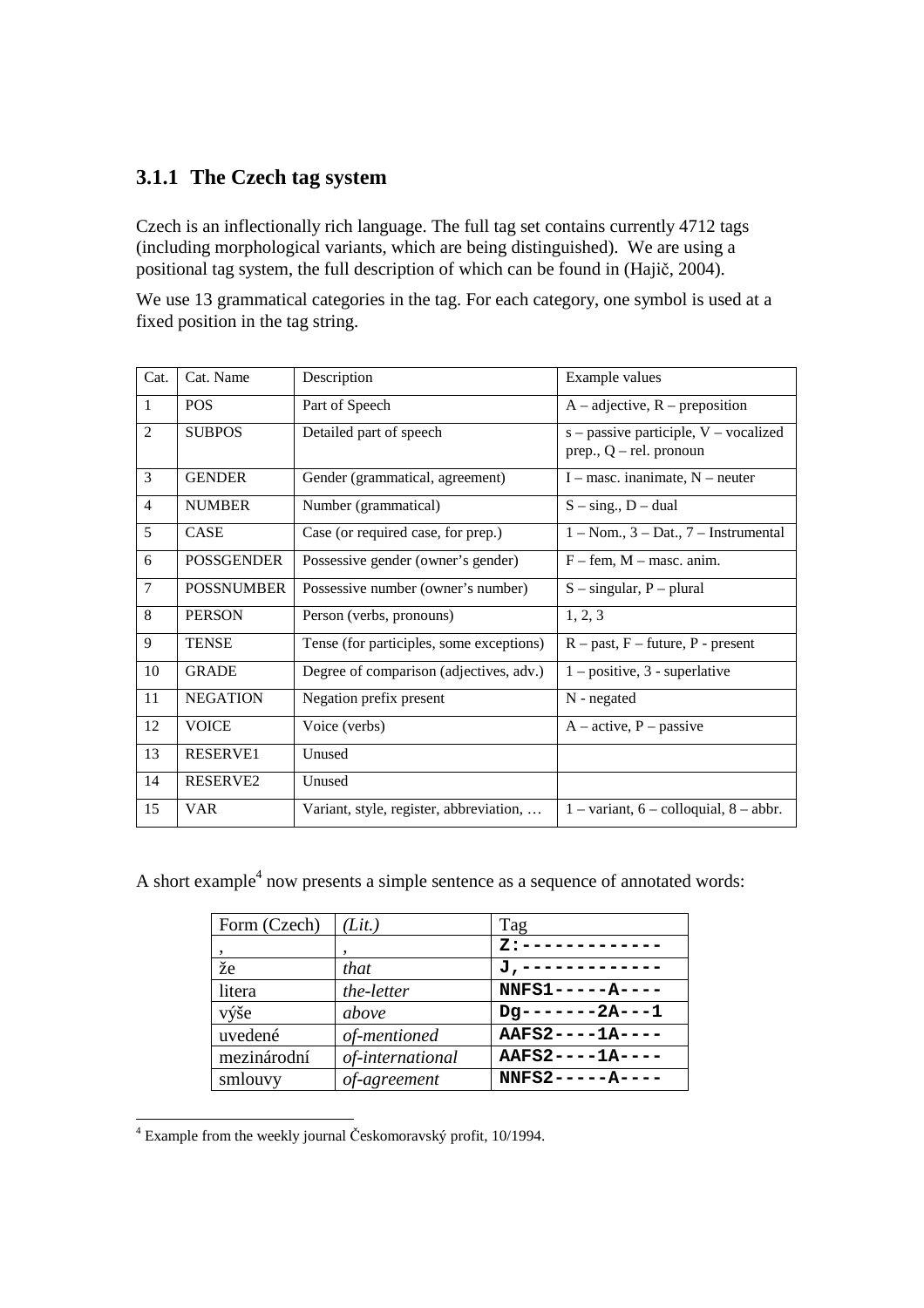| mezi      | between    | $RR--7---------$                   |
|-----------|------------|------------------------------------|
| ČR        | Czech Rep. | $NNFXX---A---8$                    |
| a         | and        | <u> ゴ<sup>ム</sup>ーーーーーーーーーーーーー</u> |
| <b>SR</b> | Slovakia   | $NNFXX---A---8$                    |
| bude      | will       | $VB-S---3F-AA---$                  |
| mít       | have       | $Vf$ -------- $A$ ----             |
| $\rm{CO}$ | pretty     | $TT - - - - - - - - - -$           |
| nevidět   | soon       | $Vf$ --------N----                 |

Special symbols are used for combinations of values that are not easily distinguished, or the processing of which was simply left for the future. In most cases, we use the symbol 'X' for 'any value' in the particular grammatical category.

The lemma represents a unique identification of the word in the morphological dictionary. Usually, the customary dictionary base form (headword) is used as the identification string, extended (if necessary) by a dash and a number distinguishing it from its homographs. We use the following convention: all forms of a lemma must have the same part of speech, and for nouns, they also have to have the same gender. (This is, obviously, in accordance with the conventions of the morphological dictionary we use – see below in 3.1.2 Morphological Analysis).

#### **3.1.2 Morphological analysis**

Morphological analysis is a process the input of which is a word form as found in the text, and the output of which is a set of possible lemmas which represent such form in the dictionary, with each lemma accompanied by a set of possible tags (as defined in the previous section). For example, for the word form *ženu* the morphological analysis returns the following results:

| l Lemma                 | tag(s)           |
|-------------------------|------------------|
| žena (woman)            | $NNFS4---A---A$  |
| hnát ( <i>to rush</i> ) | $VB-S--1P-AA---$ |

This example exhibits an ambiguity at the lemma level, but no ambiguity within the lemmas. On the other hand, the word form *u*č*ení* displays both types of ambiguity:

| Lemma                     | tag(s)                            |
|---------------------------|-----------------------------------|
| učení ( <i>theory</i> )   | $NNNS1---A---, NNNS2---A---,$     |
|                           | $NNNS3---A---, NNNS4---A---$      |
|                           | $NNNS5---A---A$ , $NNNS6---A---A$ |
|                           | $NNNP1---A---, NNNP2---A---,$     |
|                           | $NNNP4---A---, NNNP5---A---$      |
| učený ( <i>educated</i> ) | $AAMP1---1A---, AAMP5---1A---$    |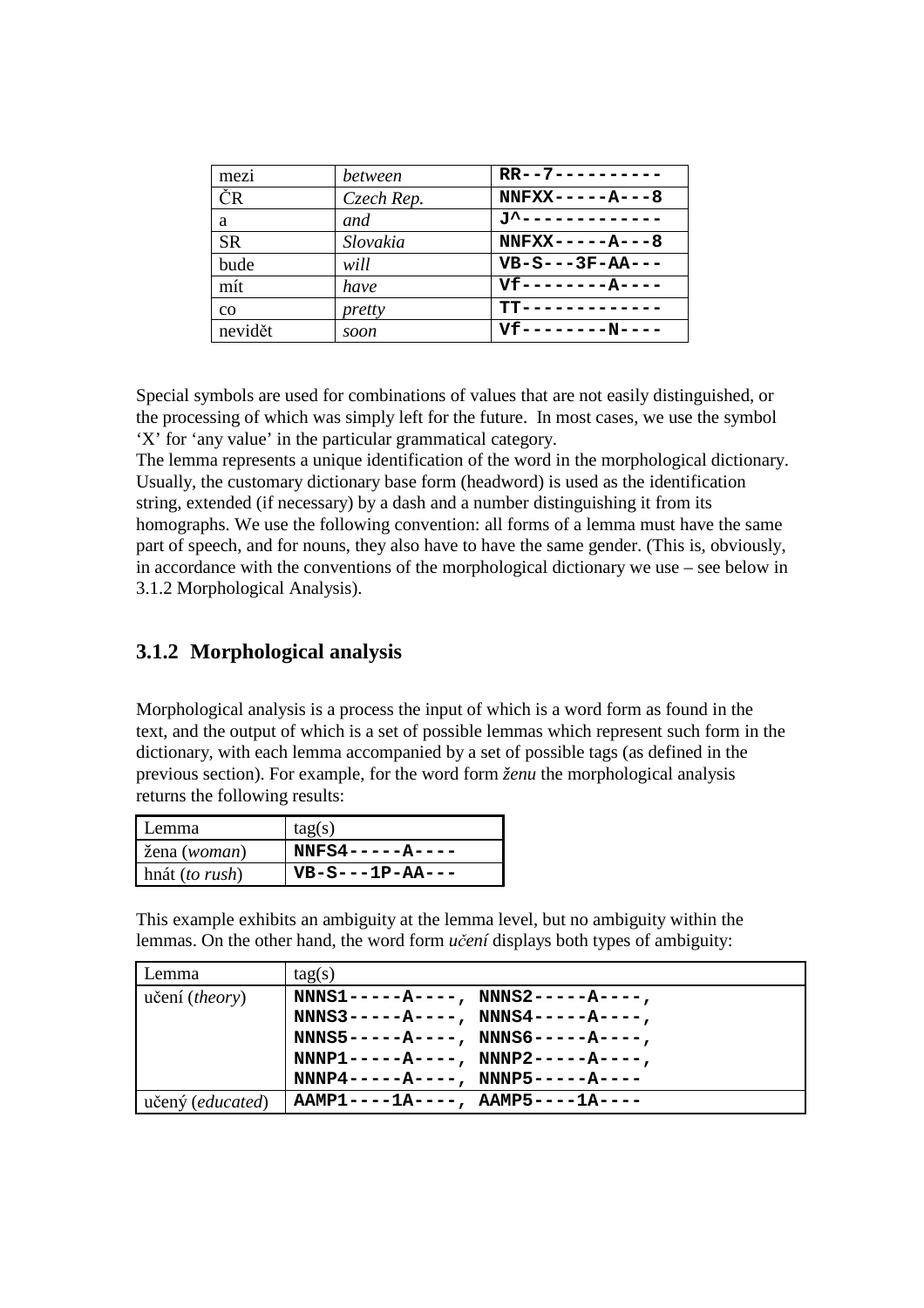There could be as many as five different lemmas for a given word form and as many as 27 different tags for one lemma.

Morphological analysis currently covers about a million Czech lemmas (including derivations), and is based on about 520,000 stems. It can recognize about 25 million word forms and their tags.

## **3.1.3 The process of manual morphological annotation**

Morphological analysis is the first step towards the first level of annotation (morphological tagging) in the Prague Dependency Treebank. It can proceed fully automatically and very quickly (about 20000 word forms per second on today's average machine). We have developed a special software tool (called sgd on a Unix platform, and DA under Windows) which allows for an easy manual disambiguation of the morphological output. It also helps the annotators to edit the output of the morphology, thus allowing for identification of possible problems and unknown words in the morphology itself.

The morphological annotation has been performed on every sentence in the PDT twice, with a third person resolving the differences between the two annotators. The interannotator agreement has been around 97% (measured as the percentage of input tokens receiving the same tag by both annotators). After the adjudication process, there are still errors, though; at the present time, as we are preparing the version 2.0 of the PDT, we are able to better identify those errors (based on the upper levels of annotation) and we are correcting them.

A total of 1,800,000 words (tokens) is now available with manually annotated lemmas and tags.

## **3.2 The Analytical Level**

The analytical (surface-syntactic) level of annotation is a newly designed level to more easily use (and compare) the results achieved in English parsing to Czech, and to have a preliminary analysis of a sentence structure before proceeding to the most detailed level, the tectogrammatical one. We have chosen the dependency structure to represent the syntactic relations within the sentence. The basic principles can be thus formulated as follows:

- The structure of the sentence is an oriented, acyclic graph with one entry (root) node; the nodes of the tree are annotated by complex symbols (attribute-value pairs);
- The number of nodes of the graph is equal to the number of words in the sentence plus one for the extra root node;
- The annotation result is only
	- 1. the *structure* of the tree,
	- 2. the *analytical function* of every node.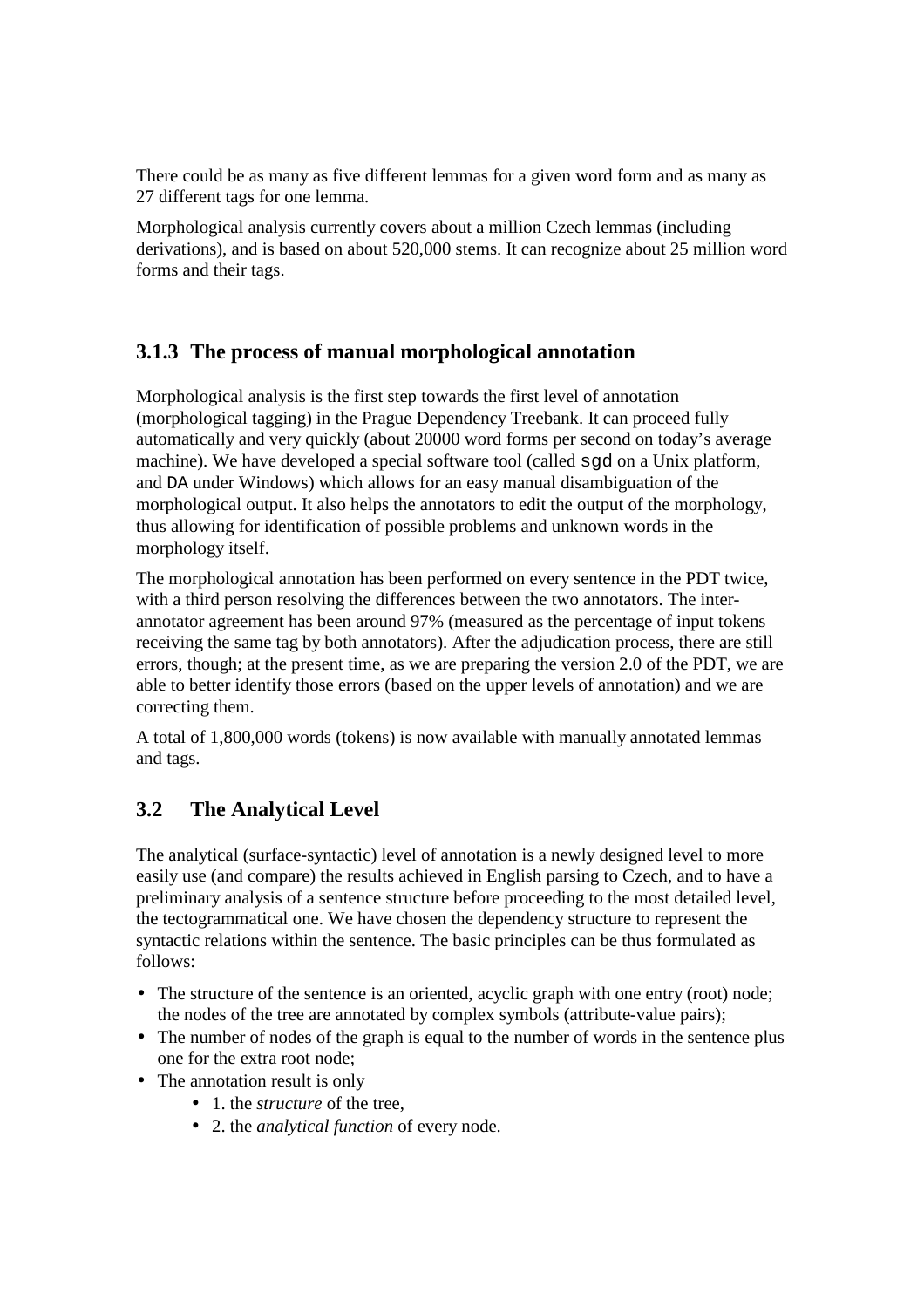An analytical function determines the relation between the (dependent) node and its governing node (which is the node one level up the tree). All the other node attributes (see the table below) are used as guidance for the annotators, or they are used as an input or intermediate data for various automatic tools which participate in the annotation process, but are not considered to be the result of analytical annotation. In particular, the tags and lemmas are taken from the morphologically annotated data, and they are merged into the resulting data structure.

| Attribute name   | Brief description                                               |  |  |
|------------------|-----------------------------------------------------------------|--|--|
| lemma            | lemma (see sect. 3, The Morphological Level)                    |  |  |
| tag              | morphological categories, or tag (see sect. 3, The              |  |  |
|                  | Morphological Level)                                            |  |  |
| form             | word form, after minor changes in some cases (error correction) |  |  |
| afun             | the analytical function, or the type of dependency relation     |  |  |
|                  | (towards the governing node)                                    |  |  |
| origf            | original word form as found in the text                         |  |  |
| origap           | formatting (preceding the original word form)                   |  |  |
| gap1, gap2, gap3 | formatting info preceding form, parts 1,2,3                     |  |  |
| ord              | sequence no. of the word form in a sentence                     |  |  |

The first 10 node attributes are summarized in the following table (there are 8 more "technical" attributes used for macro programming as intermediate data holders etc.):

The annotation rules are described in the manual (Bémová et al. 1997), the final version of which is available together with the annotated data (and much more) on the Prague Dependency Treebank v1.0 CD (Hajič et al., 2001).

These rules follow, where possible, the traditional grammar books, but are both extended (where no guidance has been found in such books) and modified (where the current grammars are inconsistent). They are intentionally as independent of any formal theory as possible (even though the decision to use the traditional - at least in Prague - dependency representations is certainly not quite theory independent - but in fact, this decision made our lives easier because of several phenomena inherently occurring in Czech (nonprojective constructions, see e.g. Hajičová et al., 2004), which would otherwise result in the well-known "crossing brackets" problem).

In the following table, all possible values of the analytical function attribute  $(afun)$ are described briefly. The existence of a "suffixed" version (\_Co for coordination, \_Ap for apposition,  $\Phi$  a for parenthetical expressions) is marked by an x.

| atun | Co | Ap | Рa | Description                                     |
|------|----|----|----|-------------------------------------------------|
| Pred | x  |    |    | Predicate if it depends on the tree root $(\#)$ |
| Sb   | x  |    |    | Subject                                         |
| Ob   | X  |    |    | <b>Object</b>                                   |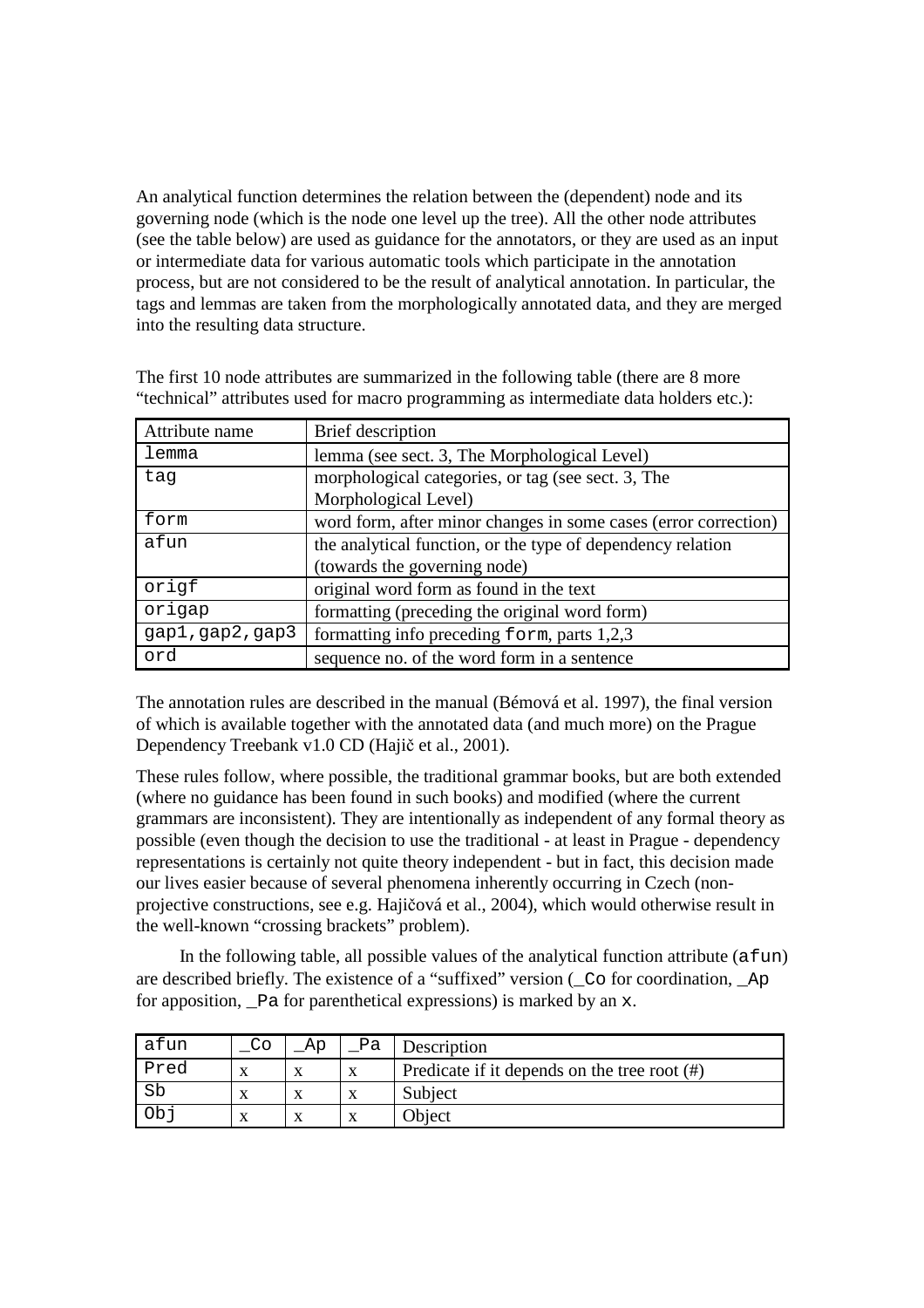| afun               | $\overline{C}$ | Ap           | Pa          | Description                                           |
|--------------------|----------------|--------------|-------------|-------------------------------------------------------|
| Adv                | X              | X            | X           | Adverbial (without a detailed type distinction)       |
| Atv                | X              | $\mathbf{x}$ | X           | Complement; technically depends on its non-           |
|                    |                |              |             | verbal governor                                       |
| AtvV               | X              | X            | $\mathbf X$ | Complement, if only one governor is present (the      |
|                    |                |              |             | verb)                                                 |
| Atr                | X              | X            | X           | Attribute                                             |
| Pnom               | X              | X            | X           | Nominal predicate's nominal part, depends on the      |
|                    |                |              |             | copula "to be"                                        |
| AuxV               | X              | X            | X           | Auxiliary Verb "to be" (být)                          |
| Coord              | X              | X            | X           | Coordination, main node                               |
| Apos               | X              | X            | X           | Apposition, main node                                 |
| AuxT               | X              | $\mathbf X$  | X           | Reflexive particle se, lexically bound to its verb    |
| AuxR               | X              | X            | X           | Reflexive particle se, which is neither Obj nor       |
|                    |                |              |             | AuxT (passive)                                        |
| AuxP               | $\mathbf X$    | X            | $\mathbf X$ | Preposition, or a part of compound preposition        |
| AuxC               | X              | X            | X           | Conjunction (subordinate)                             |
| Aux0               | X              | X            | X           | (Superfluously) referring particle or emotional       |
|                    |                |              |             | particle                                              |
| AuxZ               | X              | $\mathbf X$  | $\mathbf X$ | Rhematizer or other node acting to stress another     |
|                    |                |              |             | constituent                                           |
| AuxX               |                |              |             | Comma (but not the main coordinating comma)           |
| AuxG               |                |              |             | Other graphical symbols not classified as AuxK        |
| AuxY               | X              | X            | X           | Other words, such as particles without a specific     |
|                    |                |              |             | (syntactic) function, parts of lexical idioms, etc.   |
| AuxS               |                |              |             | The (artificially created) root of the tree $(\#)$    |
| AuxK               |                |              |             | Punctuation at the end of a sentence or direct        |
|                    |                |              |             | speech or citation clause                             |
| ExD                | X              | X            | X           | Ellipsis handling (Ex-Dependency): function for       |
|                    |                |              |             | nodes which                                           |
|                    |                |              |             | "pseudo-depend" on a node on which they would         |
|                    |                |              |             | not depend if there were no ellipsis.                 |
| AtrAtr,            | X              | X            | X           | A node (analytical function: an attribute) which      |
| AtrAdv,<br>AdvAtr, |                |              |             | could depend also on its governor's governor (and     |
| AtrObj,            |                |              |             | have the appropriate other function). There must      |
| ObjAtr             |                |              |             | be no semantic or situational difference between      |
|                    |                |              |             | the two cases (or more, in case of several attributes |
|                    |                |              |             | depending on each other). The order represents the    |
|                    |                |              |             | annotator's preference, but is largely unimportant.   |

As an example of an analytical-level annotation of a sentence we present here the representation of the sentence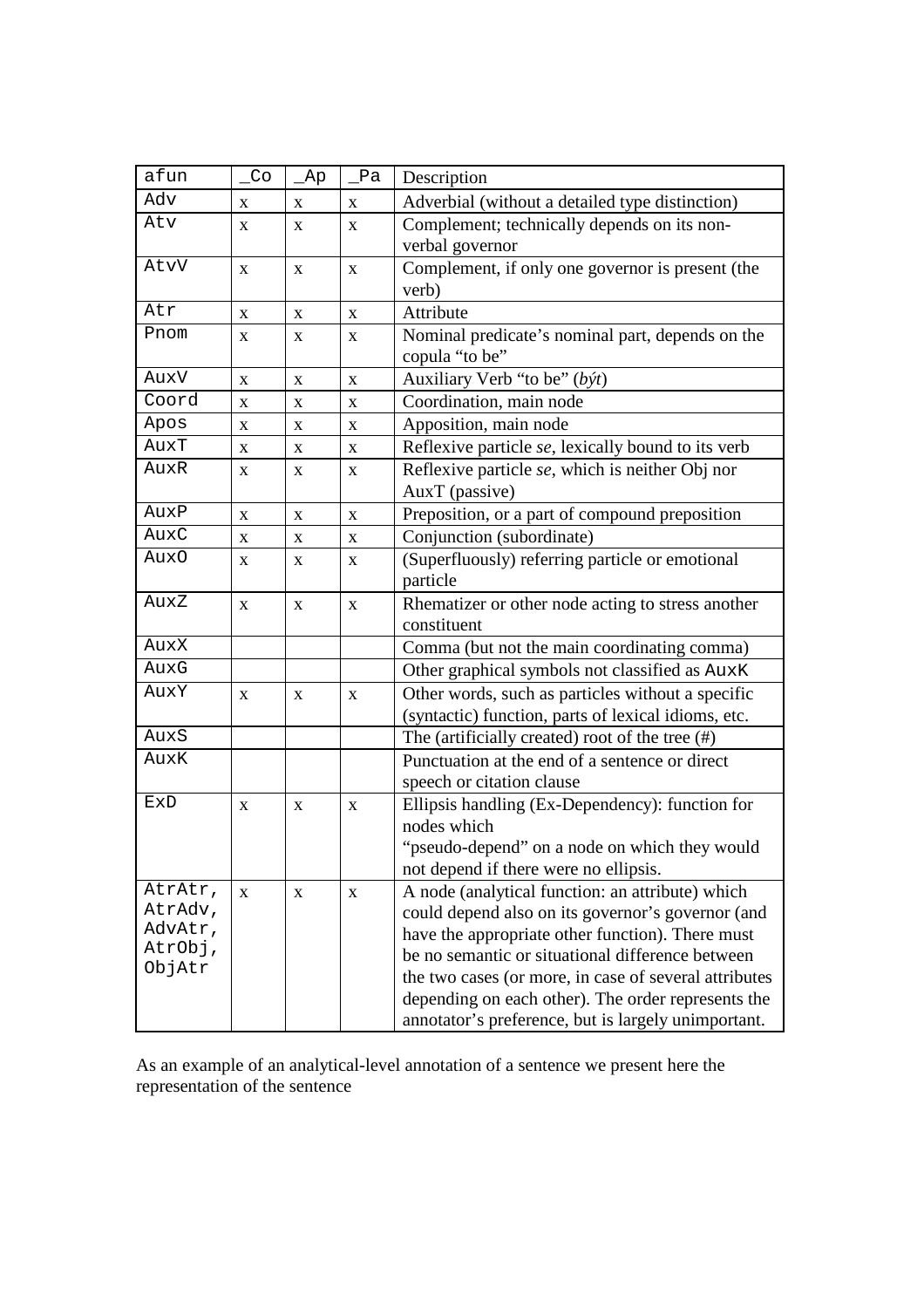*Do 15. kv*ě*tna mohou cestující platit dosud platným zp*ů*sobem Till 15th May can passengers pay hitherto valid way.* 

*(Until May 15, the passengers can pay in the way currently used.)* 



The original word forms as well as the attribute values of the analytical functions are displayed. This example shows

- the extra root node of the tree (showing the number of the sentence within a file)
- the handling of an analytical verb form (modal verb *mohou* + infinitive *platit*)
- the fact that the verb is the governing node of the whole sentence (or of every clause in compound sentences), as opposed to the complex subject - complex predicate distinction made even in the otherwise dependency-oriented traditional grammars of Czech, such as (Šmilauer 1969)
- attachment of a manner-type adverbial to an analytical verb form
- handling of a date expression
- prepositional phrase structure (preposition on top)

and, of course, all the analytical functions assigned to these nodes.

#### **3.3 The Tectogrammatical Level**

The tectogrammatical level of annotation is based on the framework of the Functional Generative Description (FGD) as it has been developed in Prague by Petr Sgall and his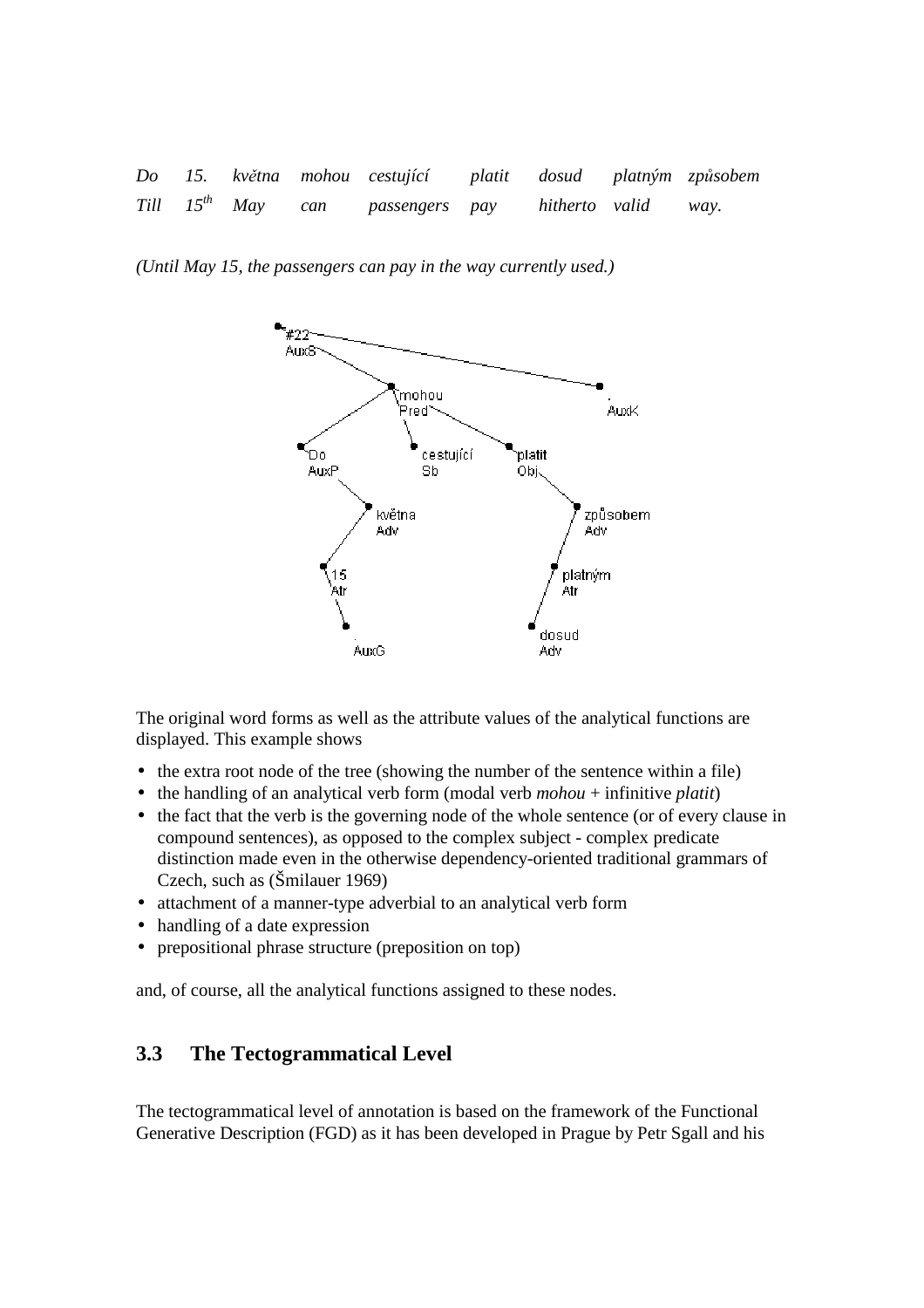collaborators since the beginning of the 1960's (for a most detailed and integrated formulation, see Sgall, Hajičová and Panevová 1986). The basic principles of annotation are different from those on the analytical level. Instead of requiring every word to become a node, we require that only every autosemantic word become a node. On the other hand, all nodes deleted on the surface - and thus on the analytical level – are added.

The tectogrammatical level is the most elaborated, complicated but also the most theoretically-based level of a semantico-syntactic (or ``deep syntactic'') representation. The tectogrammatical level annotation scheme is divided into four "sublevels" (or perhaps better, subareas, since they are all intertwined and do not form separate levels):

- dependencies and functional annotation,
- the topic/focus and deep word-order annotation,
- coreference, and
- the "deep" grammatical information.

As an additional data structure we use a syntactic lexicon, mainly capturing the notion of *valency*. The lexicon is not needed for the interpretation of the tectogrammatical representation itself, $5$  but it is helpful when working on the annotation since it defines when a particular node that is missing on the surface should be created. In other words, the notion of (valency-based) ellipsis is defined by the dictionary. But before describing the dictionary, let us talk first about the core sublevel of annotation.

#### **3.3.1 Dependencies and Functors**

The tectogrammatical level goes beyond the surface structure of the sentence, replacing notions such as ``subject" and ``object" by notions like ``actor", ``patient", ``addressee" etc. The representation itself still relies upon the language structure itself rather than on world knowledge. The nodes in the tectogrammatical tree are *autosemantic words* only<sup>6</sup>. Dependencies between nodes serve as the relations between the (autosemantic) words in a sentence, for the predicate as well as any other node in the sentence. The dependencies are labeled by *functors<sup>7</sup>* , which describe the dependency relations. Every sentence is thus represented as a dependency tree, the nodes of which are autosemantic words, and the (labeled) edges name the dependencies between a dependent and a governor.

The dependency edge labels (functors) are much more detailed than the analytical functions (see the analytical function table in Sect. 3.2). They can be divided in several ways; here we use rather technical classification:

- 1. the separate root of the tree,
- 2. verbal and other complementations,
- 3. coordination, apposition and other functors for other "grouping" nodes,

<sup>&</sup>lt;sup>5</sup> Nor for further analysis (say, a logical one) based on it, nor (in the other direction) for generation (synthesis) of surface sentences.

 $6$  By "autosemantic" we mean words that have lexical meaning, as opposed to just grammatical function.

<sup>7</sup> At two levels of detail; here we ignore so-called *subfunctors*, which provide the more detailed subclassification.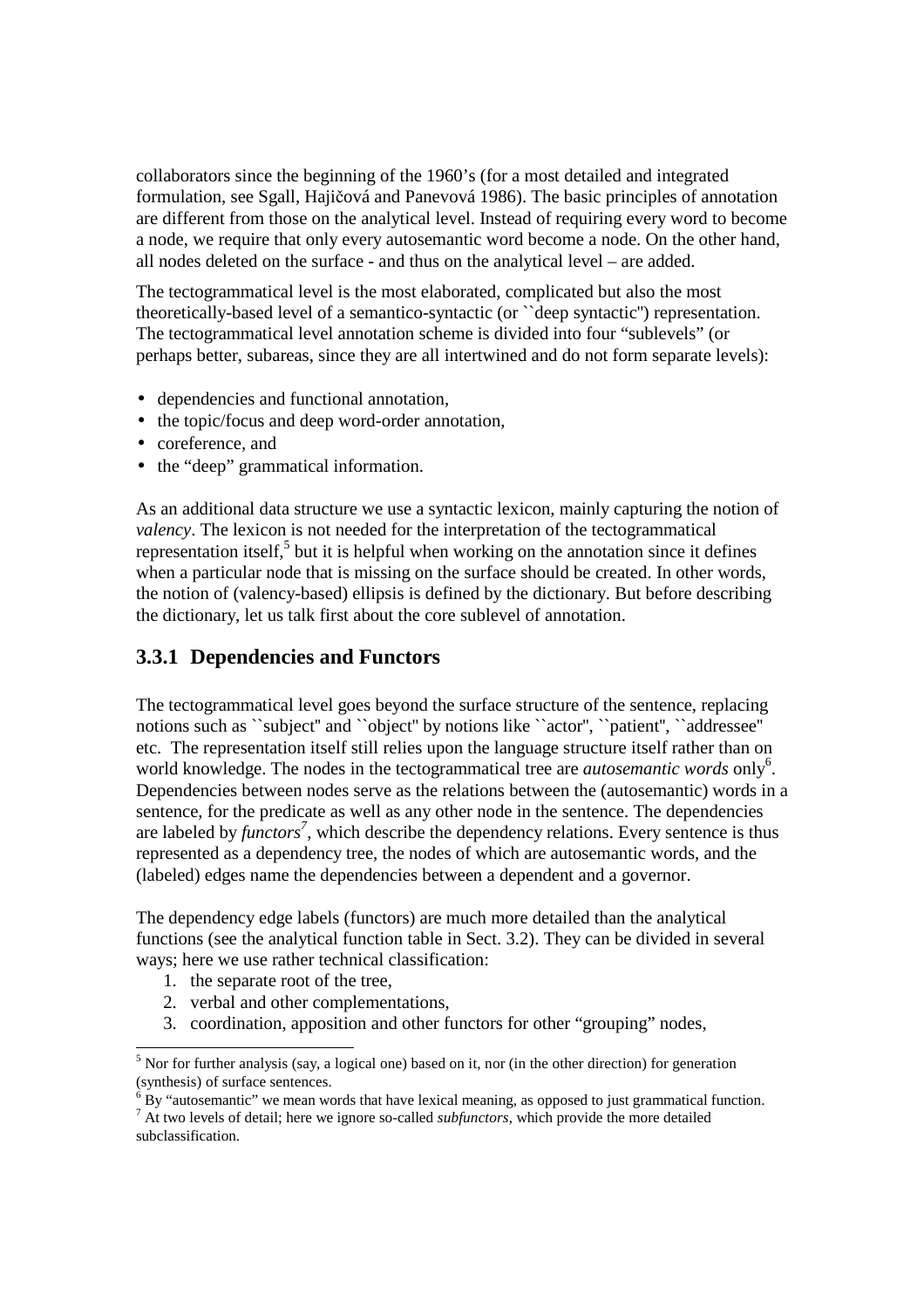4. other functors that can be classified as neither describing autosemantic nor the "grouping" nodes.

We use over 80 different functors. In the following table, only the most important ones are described.

| Functor    | Functor type   | Description and examples                    |
|------------|----------------|---------------------------------------------|
| class      |                |                                             |
| Root       | Technical      | SENT – Technical root of the tree           |
|            | Utterance root | PRED – Predicate of main clause in sentence |
|            |                | DENOM – Nominal head of nominal expression  |
| Dependency | Verbal         | $ACT - Actor$                               |
|            | Inner          | <b>PAT</b> – Patient                        |
|            | Participants   | <b>ADDR</b> - Addressee                     |
|            |                | ORIG - Origin                               |
|            |                | EFF - Effect                                |
|            | Time           | TWHEN - When?                               |
|            |                | TTILL - Till when?                          |
|            |                | $TSIN - Since when?$                        |
|            |                | TFHL - For how long?                        |
|            |                | $THL - How long?$                           |
|            |                | TFRWH - From when?                          |
|            |                | TOWH - To when?                             |
|            |                | TPAR - Parallel events                      |
|            |                | THO - How often?                            |
|            | Location       | $LOC$ – Location (non-directional)          |
|            |                | $DIR1 - From where?$                        |
|            |                | $DIR2 - Through where?$                     |
|            |                | DIR3 - To where?                            |
|            | Manner         | <b>MANN</b> – General manner                |
|            |                | MEANS – Means to achieve something          |
|            |                | RESL-Result                                 |
|            |                | REG – "with regard to", "according to"      |
|            |                | CRIT – Criterion or norm                    |
|            |                | $EXT - Extent$                              |
|            |                | $ACMP - Accompaniment$                      |
|            |                | DIFF - Difference                           |
|            |                | CPR - Comparison                            |
|            | Implication    | CAUS - Cause                                |
|            |                | COND - Condition                            |
|            |                | $AIM - Aim$                                 |
|            |                | <b>INTT</b> - Intention                     |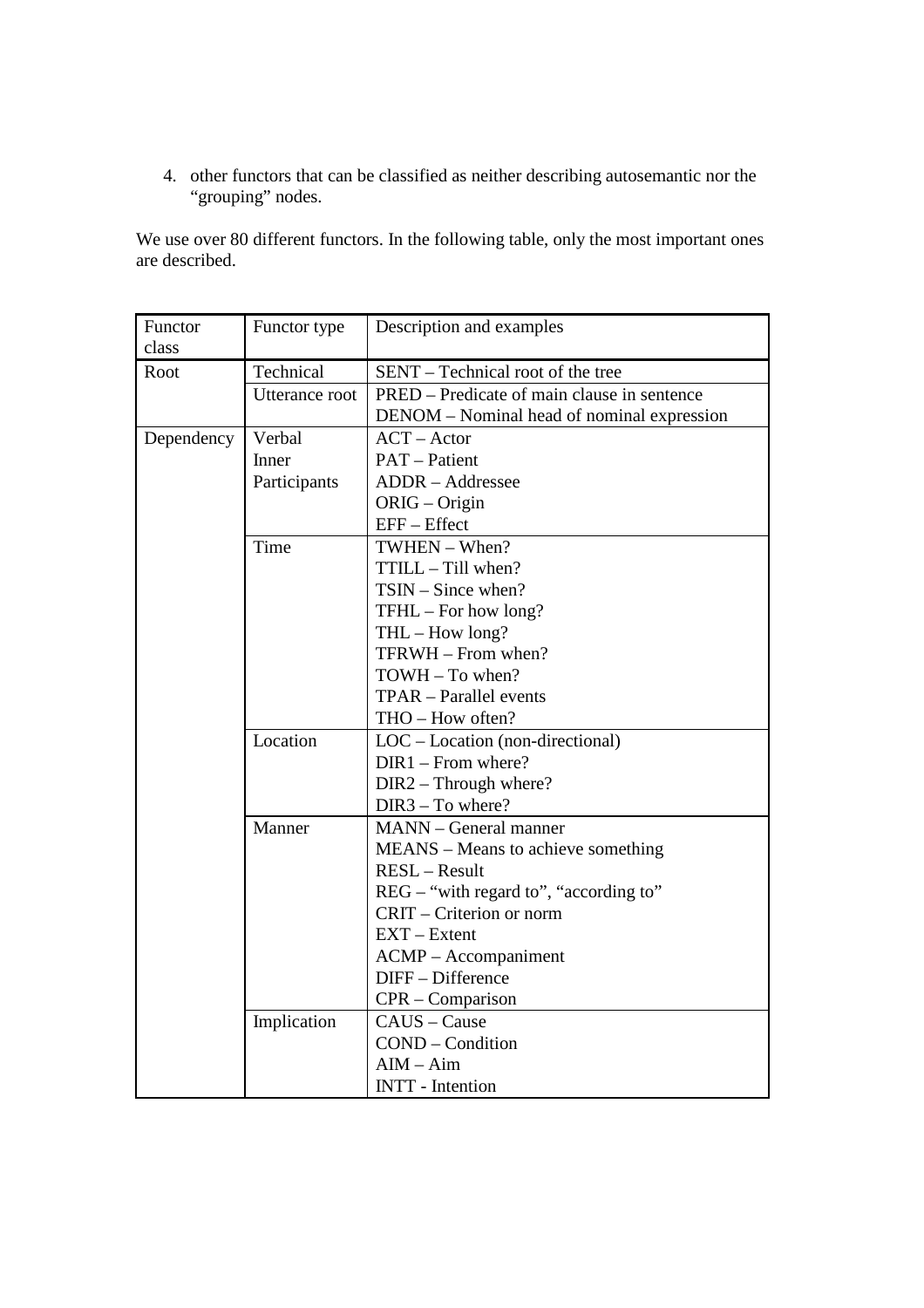| Functor    | Functor type | Description and examples                     |
|------------|--------------|----------------------------------------------|
| class      |              |                                              |
|            | Other        | <b>BEN</b> – Benefactor                      |
|            |              | $SUBS - Substitution$                        |
|            |              | HER – Heritage                               |
|            |              | <b>CONTRD</b> - Contradiction                |
|            |              | RSTR – General attribute (of nouns)          |
|            |              | <b>AUTH</b> – Authorship                     |
|            |              | APP – Appurtenance or property               |
|            |              | MAT - Material, container                    |
|            |              | $ID - Identity$ (name or description)        |
|            |              | COMPL - Complementizer (verb-noun "double    |
|            |              | dependency")                                 |
| Grouping   | Coordination | CONJ – Conjunction                           |
|            |              | $DISJ - Disjunction$                         |
|            |              | <b>CONFR</b> – Confrontation (clauses)       |
|            |              | <b>CONTRA</b> - Contrariety (expressions)    |
|            |              | <b>GRAD</b> - Gradation                      |
|            |              | ADVS - Adversative                           |
|            |              | $CSQ$ – Consequence                          |
|            |              | REAS - Reason                                |
|            |              | OPER – Operand (mathematical-like expr.)     |
|            | Parenthesis  | $PAR - Root of parentheses$                  |
|            | Rhematizer   | RHEM – rhematizer (negation, only, also, )   |
| Other non- |              | $ATT - attitude$                             |
| dependency |              | PREC - Loose backward reference              |
|            |              | VOCAT – Addressing vocative expression       |
|            |              | PARTL – Unidentified particle, interjection  |
|            |              | $INTER - Intensifier$                        |
|            |              | DPHR - Part of fixed phrase, idiom           |
|            |              | CPHR – Semantic part of light verb construct |
|            |              | FPHR – Foreign language phrase               |
|            |              | $CM$ – Part of conjunction                   |

Many nodes found at the morphological and analytical levels disappear $^8$  (such as function words, prepositions, subordinate conjunctions, etc.). The information carried by the deleted nodes is not lost, of course: the relevant attributes of the autosemantic nodes they belong to now contain enough information to reconstruct them (even though such a reconstruction is not trivial, since it amounts to natural language generation from a semantic representation).

<sup>&</sup>lt;sup>8</sup> Based on the principle of using only autosemantic words in the representation.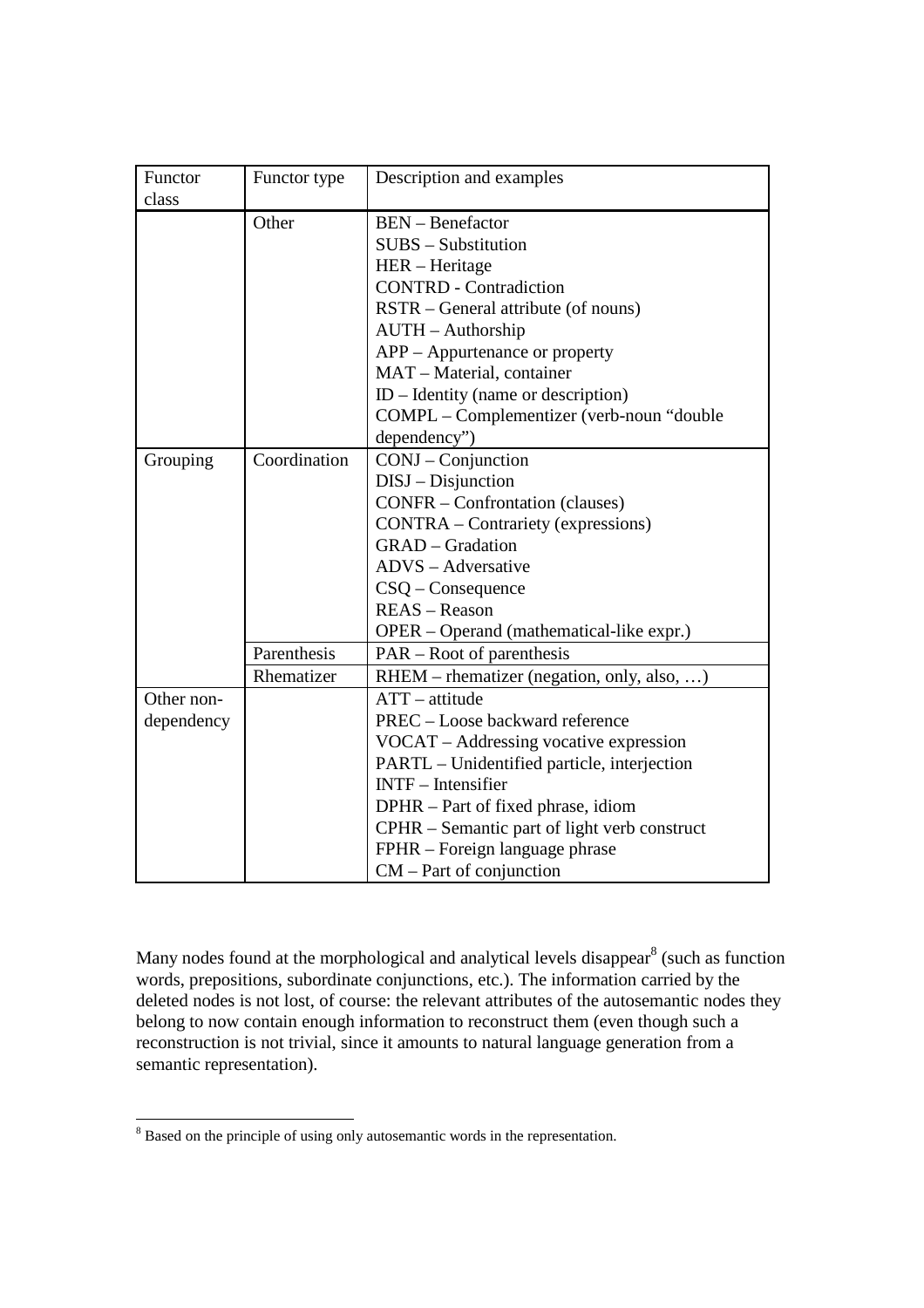Ellipsis is being resolved at this level. Insertion of nodes is driven by the notion of *valency* (see below the section on Dictionary) and completeness (albeit not in its mathematical sense): if a word is deemed to be used in a context in which some of its valency frames applies, then all the frame's slots are to be "filled" (using regular dependency relations between nodes) by either existing nodes or by newly created nodes, and these nodes are annotated accordingly. Actual ellipsis (often found in coordination, direct speech etc.) $\degree$  is resolved by creating a new node and copying all relevant information from its origin, keeping the reference as well.

Every node of the tree is furthermore annotated by such a set of grammatical features that enables to fully capture the meaning of the sentence (and therefore, to recover - at least in theory, see above the note of the NL generation problem – the original sentence or a sentence with synonymous linguistic meaning). The types of grammatemes belonging to individual nodes are defined by the notion of a *word class* (for autosemantic words, it corresponds to a "semantic class" of the word in question, i.e. semantic noun, verb, adjective or adverb). For example, (semantic) number is necessary to correctly form a sentence where no numeric expression is attached to a (semantic) noun. Other (obvious) example is (semantic) time: since auxiliaries are no longer present in the sentence structure, we have to have some means how to determine present, past or future tense (both relatively to the time when the sentence has been uttered or between clauses). Verbs do have other grammatemes, such as aspect, iterativeness, modalities of several types (related to modals such as "must" or "may", or to sentence modality: positive, interrogative, imperative sentence, etc.). Types of pronouns are also recorded where necessary.

# **3.3.2 The (syntactic) dictionary (valency lexicon)**

The tectogrammatical level dictionary is viewed mainly as a valency dictionary of Czech (as theoretically defined in (Panevová, 1974, Panevová 1994); for recent account of the computational side and the actual dictionary creation, see Lopatková et al., 2002, Lopatková, 2003, Lopatková et al., 2003, Hajič et al., 2004, Žabokrtský and Lopatková, 2004) we mean the necessity and/or ability of (autosemantic) words to take other words as their dependents, as defined below.

Every dictionary entry is called a *lexia*, which may contain one or more *(valency) frames*. A frame consists of a set of *(valency) slots*. Each slot contains a *function* section (the actual *functor*, and an indication whether the functor is obligatory<sup>10</sup>), and an associated *form* section. The form section has no direct relation to the tectogrammatical representation, but it is an important link to the analytical level of annotation: it contains an (underspecified) analytical tree fragment that conforms to the analytical representation of a possible surface expression (or surface "realization", or simply "form") of the

 $\overline{a}$ <sup>9</sup> Nominal phrases, as used in headings, sports results, artifact names etc. are not considered incomplete sentences, even tough they do not contain a predicate; they are rather marked as denominalizations.  $10$  By "obligatory" we mean that this functor (slot) must be present at the tectogrammatical level of

annotation; this has immediate consequences for ellipsis annotation, cf. below.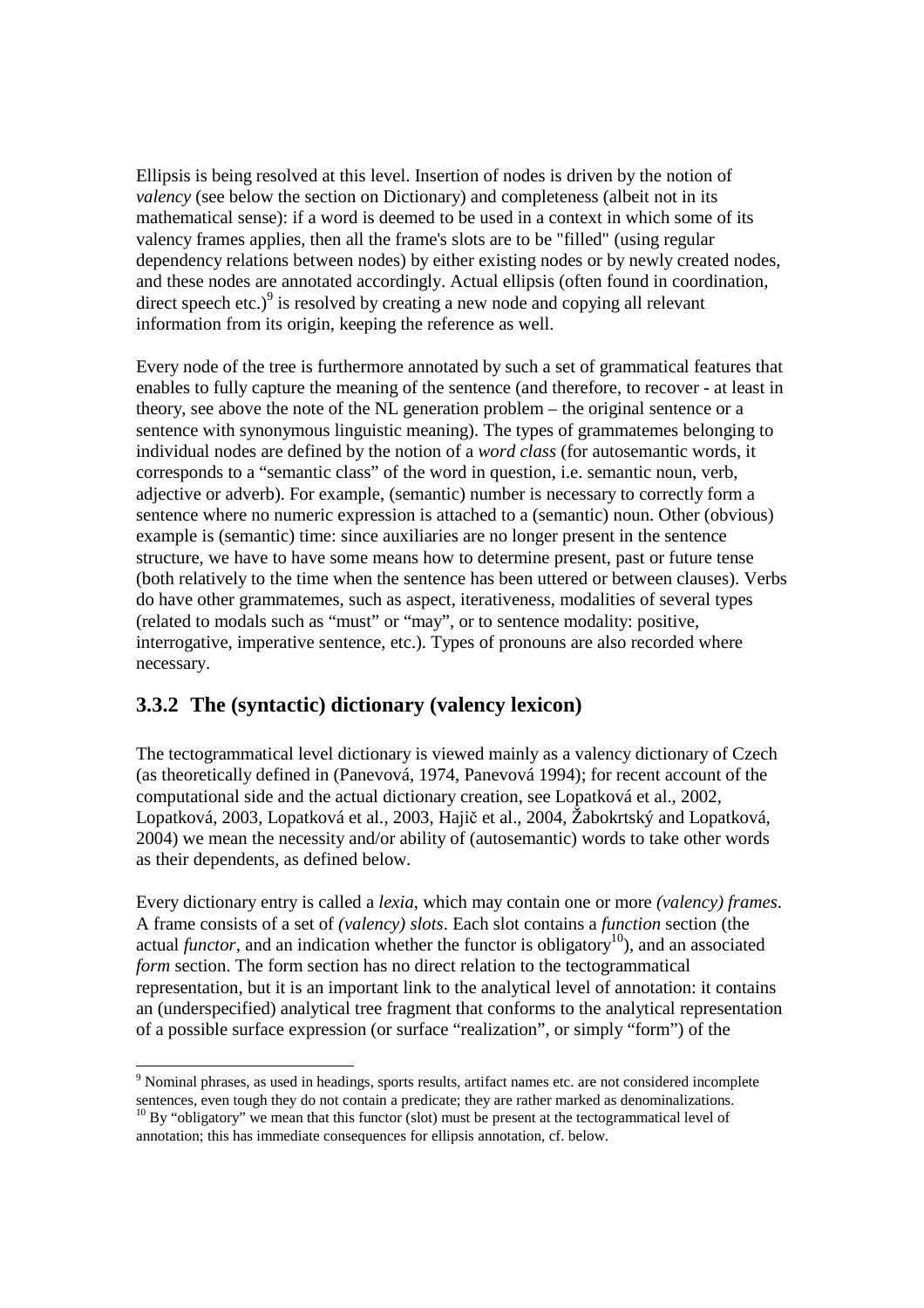particular slot. Often, the form section is as simple as a trivial (analytical) subtree with a single (analytical) dependency only, where the dependent node has a particular explicitly specified morphosyntactic case;<sup>11</sup> equally often, it takes the form of a two-edge subtree with two analytical dependencies: one for a preposition (together with its case subcategorization) as the dependent for the surface realization of the root of the lexia itself, and one for the preposition's dependent (which is completely underspecified). However, the form section can be a subtree of any complexity, as it might be the case for phrasal verbs with idiomatic expressions etc.

Moreover, the form section might be different for different expressions (surface realizations) of the lexia itself. For example, if the lexia is a verb and its surface realization is in the passive voice, the form of the (analytical) nodes corresponding to its (tectogrammatical) valency slots will be different than if realized in the active voice. However, relatively simple rules do exist to "convert" the active forms into the passive ones that work for most verbs; therefore, for such verbs, only the canonical (active) forms (by "form" we mean the analytical tree fragment as defined above) are associated with the corresponding valency slots. For irregular passivization problems there is always the possibility to enter the two (or more) different realizations explicitly into the dictionary. Many more rules have to be included, since passivization is not the only process that changes the form of a valency frame; most often, various expressions of modalities (or "near-modalities", that are not really treated as "true" modalities) have this effect.

A similar mechanism could be defined for nominalizations. Verbal nouns typically share the function section of the valency frame with their source verbs, but the form section might be a regular or an irregular transform of the corresponding form section. In the current version of the annotation valency lexicon, however, nouns (including verbal nouns) are given in full with their particular valency frame and its form.

Other issues are important in the design of the valency lexicon as well, such as reciprocity etc., but they are outside of the scope of this rather brief discussion.

The issue of word sense(s) is not really addressed in the valency dictionary. Two lexias might have exactly the same set of valency frames (as defined above, i.e., including the form section(s) of the slot(s)); in such a case, it is assumed that the two words have different lexical meaning (polysemy)<sup>12</sup>. It is rather practical to leave this possibility in the dictionary (however "dirty" this solution is from the puristically syntactic viewpoint), since it allows to link the lexias by a single reference to, e.g., the Czech WordNet senses (Pala and Smrž, 2004). The lexical (word sense) disambiguation problem is, however, being currently solved outside of the tectogrammatical level of annotation, even though eventually we plan to link the two, for obvious reasons. Then it will be possible to relate the lexias for one language to another in their respective (valency) dictionaries (at least

1

<sup>&</sup>lt;sup>11</sup> Czech has seven morphosyntactic cases: nominative, genitive, dative, accusative, vocative, locative, and instrumental, usually numbered 1 to 7. In the example in the section 3.1.1, the case takes the  $5<sup>th</sup>$  position in the positional representation of the morphological tag.

<sup>&</sup>lt;sup>12</sup> On the other hand, it is clear that two lexias that do *not* share the same set of frames must have different lexical meaning as well, unless truly synonymous at a higher level of analysis.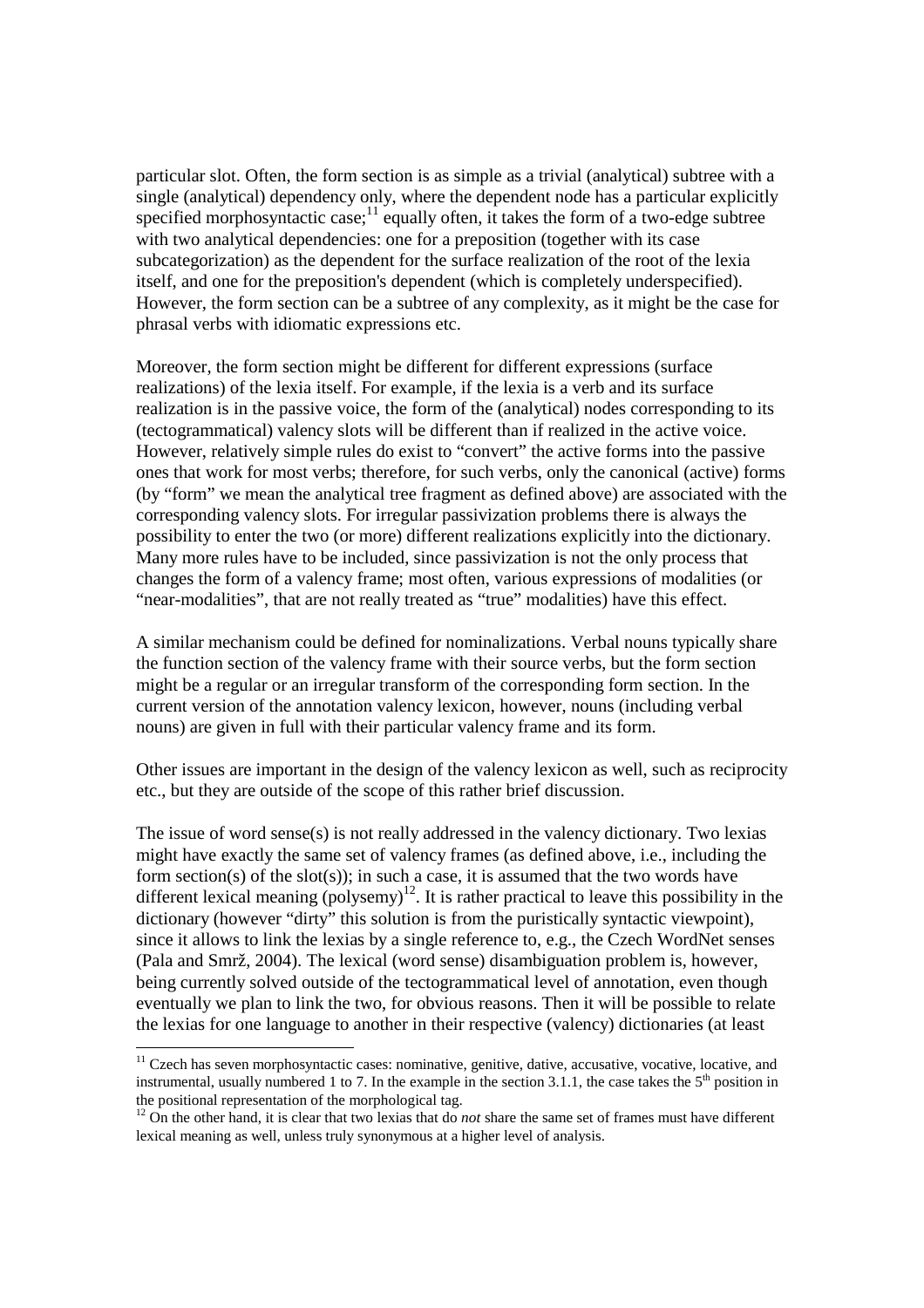for the majority of entries). From the point of view of machine translation, this can be viewed as an additional source of syntactically-based information of form correspondence between the two languages.

For more on the valency dictionary, see (Panevová and Lopatková, 2004, Cinková and Kolářová, 2004, and Urešová, 2004, in this volume).

#### **3.3.3 Topic, Focus and Deep Word Order**

Topic and focus (Hajičová, 2003, Hajičová et al., 2003) are marked, together with deep word order of the nodes of the tectogrammatical tree. The ordering of nodes is in general different from the surface word order, and all the resulting trees are projective by the definition of deep word order.

By *deep word order* (sometimes referred to as "contextual boundness") we mean such (partial) ordering of nodes at the tectogrammatical level that puts the "newest" information to the right, and the "oldest" information to the left, and all the rest in between, in the order of discourse-related notion of "newness". Such an ordering is fully defined at each single-level subtree of the tectogrammatical tree; i.e., all sister nodes *together with their head* are fully ordered left-to-right. The order is relative to the immediate head only; therefore, there exists such a total ordering of the whole tectogrammatical tree that the tree is projective. We believe that the deep word order is language-universal for every utterance in the same context, unless, roughly speaking, the structural differences are "too big" (or, in the case of translation, the corresponding translation is "too free").

In written Czech, the surface word order roughly corresponds to the deep word order (with the notable systematic exception of adjectival attributes to nouns, and some others), whereas the grammar of English syntax dictates in most cases a fixed order, and therefore the deep word order is often different (even though not always; even English has its means to shuffle words around to make the surface word order closer to the deep one, such as extraposition).

#### **3.3.4 Co-reference**

Grammatical and some textual co-reference relations are resolved and marked. Grammatical co-reference (such as the antecedent of "which", "whom", etc., control etc.) is simpler than the textual one (personal pronoun reference resolution etc.).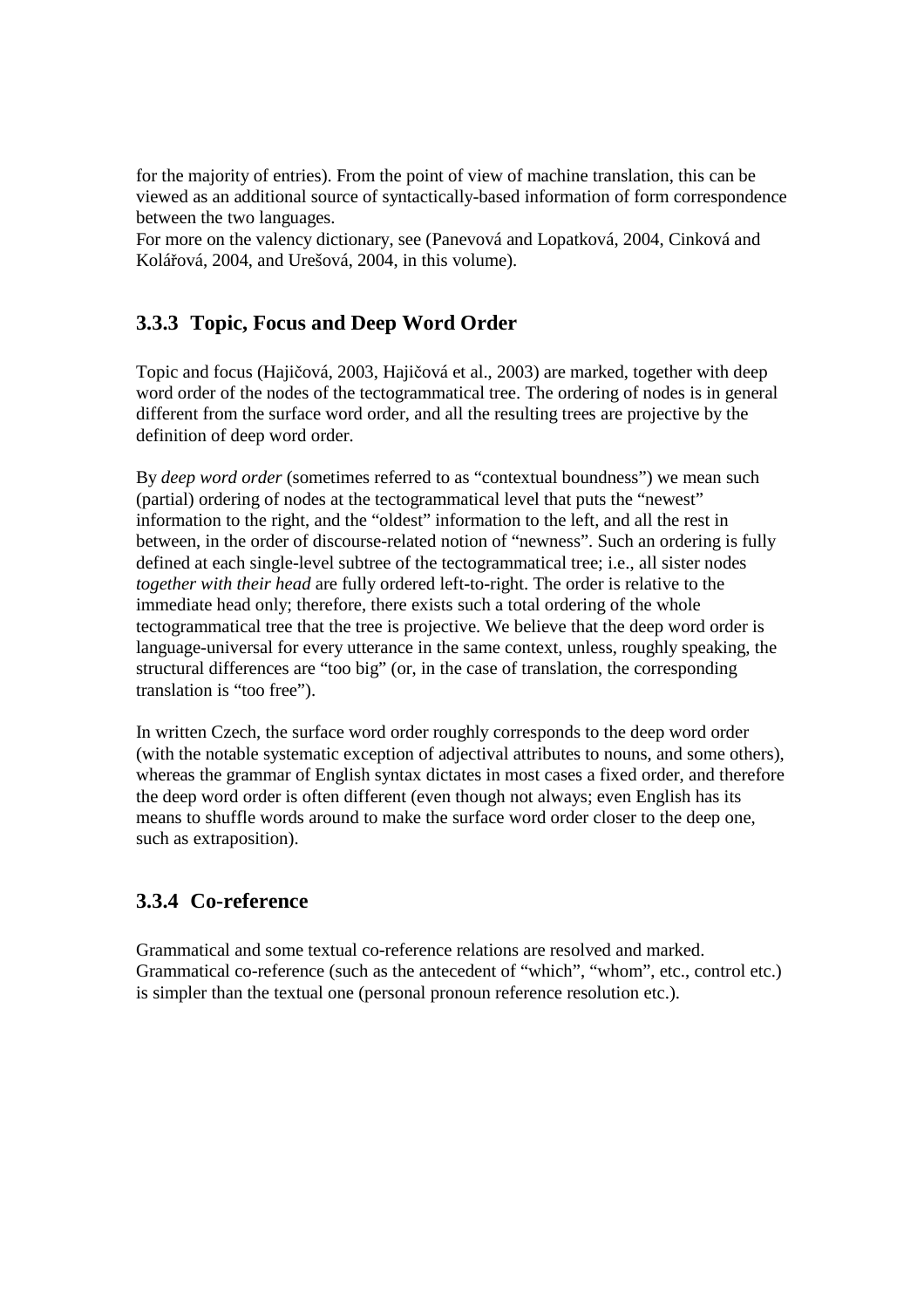# **4 The Manual Annotation of the PDT**

#### **4.1 Organization**

 $\overline{a}$ 

The manual tagging effort (level 1 annotation, see sect. 3) was coordinated by Barbora Vidová Hladká. She supervised a team of 5-7 students who double-tagged<sup>13</sup> the texts selected for the Prague Dependency Treebank. Each annotator has been given a description of the tag system (see sect. 3.1.1). Given that Czech moprhology is extensively taught at Czech high schools (both junior and senior), that's all they need from the linguistic point of view.<sup>14</sup> The discrepancy rate between any two annotators working on a single text is on average 5%, and there are virtually no opinion-type disagreements - the differences are human performance errors (typos, misunderstandings, etc.). The manual corrections of the annotated text revealed however that there are substantial differences among the annotators - ranging from 0.8 to 5% of errors. Other errors (about 1%, apart from missing words) were caused by errors made by the morphological analyzer during preprocessing. About 1,800,000 words have been annotated for PDT 1.0. The tools used for annotation are sgd (on Unix) and DA (for MS Windows), mutually compatible disambiguation programs with character-based window interface (see sect. 4.2.1).

Not surprisingly, the effort to organize the structural annotation (sect. 3.2) appeared to be a more complicated task than the organization of manual morphological annotation. There was little experience with such a task: we have learned from the LDC's experience with Penn Treebank, but there was no other description available of similar projects. The annotation itself begun in November 1996 by constituting a working group of 8 people, 5 of them hired just for the annotation of the data (the remaining three were faculty members). However, all the newly hired linguists were quite computer-literate, as were the computer science majors. Therefore their background allowed us virtually to skip any introduction to computational linguistics and we could start immediately with the annotation process itself.

The process of annotation has been (and still is) viewed as a cyclical process where the rules for annotation are being constructed on the basis of the evidence found in the data. Thus we have explained the basic principles of annotation to the annotators, and asked them to use existing grammar books, most notably (Šmilauer 1969), an old, but still the best Czech grammar description. This description builds also on a dependency framework, although there are some (easily identifiable and replaceable) deviations. We were aware of the fact that there are many gaps in such a traditional grammar from the point of view of an explicit annotation based on the basic principles stated above: mainly, the request to have each input word represented by a node in the tree (a request quite natural from the computational point of view) is largely not reflected in any human-

<sup>&</sup>lt;sup>13</sup> Double-tagging means that the same text is processed twice by different annotators and the results are automatically compared and manually adjudicated to get a single (and presumably better) version.

<sup>&</sup>lt;sup>14</sup> Eventually, a thin annotator's handbook as been developed as well, to solve certain technically difficult cases (such as foreign names, abbreviations, incomplete sentence with errors, etc.), mostly by convention.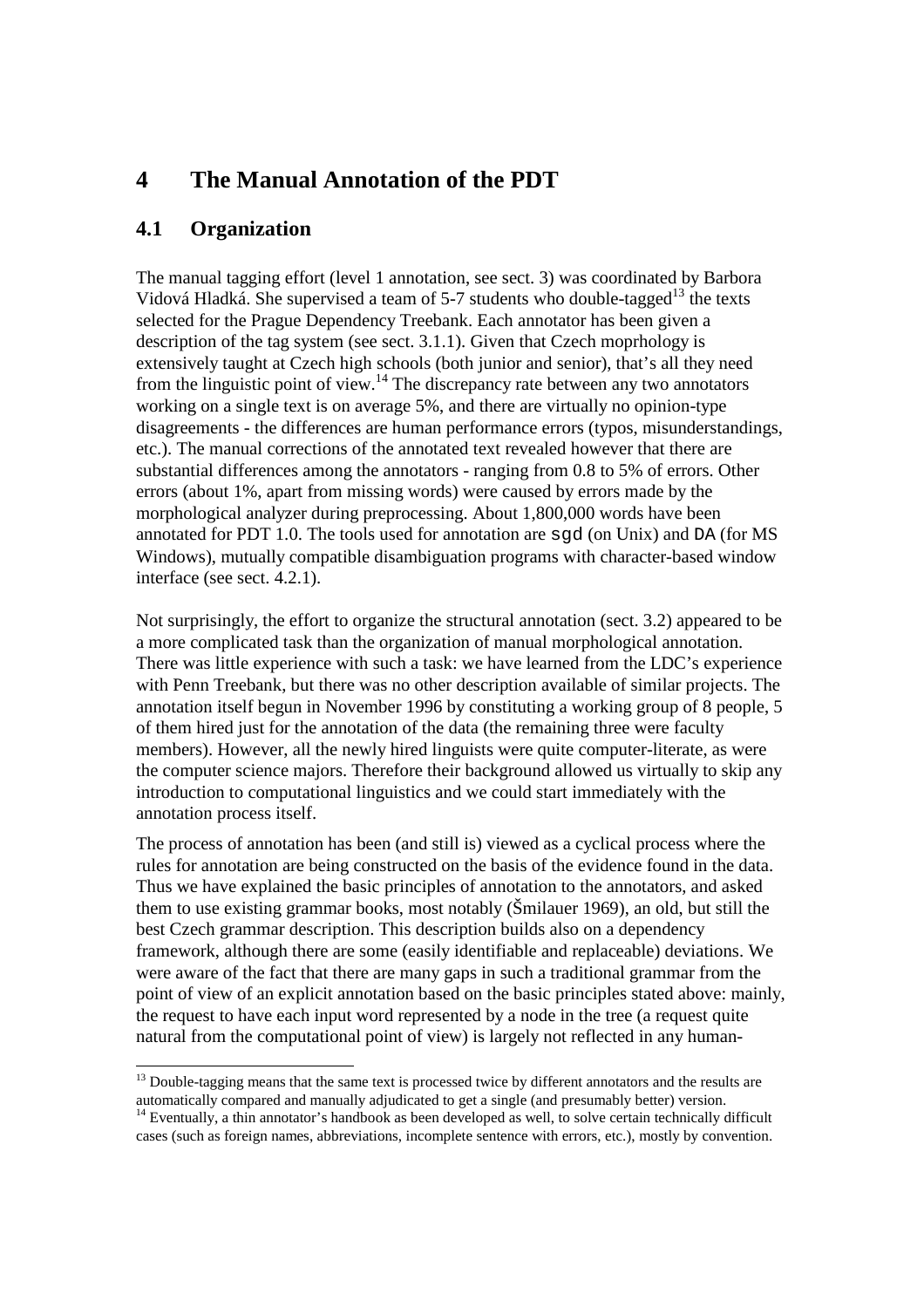oriented grammar description. Nevertheless, before starting to write authoritative guidelines based on such a grammar, we believed that a final version can be constructed on-the-fly with annotation corrections made later should the rules change.

The key software tool used was the GRAPH program, developed initially as an undergraduate thesis in 1995/96, and substantially enhanced afterwards (see also below, sect. 4.2). This tool allows for graphical viewing and editing of the dependency representation of annotated sentences.

All the annotators have helped to formulate the final wording in the Guidelines, and each of them is responsible for a certain section of the Guidelines (for example, for subject, or rhematizers and multiword units, etc.). Given their effort in this respect, and also their contribution to the formulation of the annotation rules during the first phase of the project, they all become not only the annotators, but also the authors of the Guidelines (Bémová et al. 1997).

In the end, 90,000 sentences (1.3 mil. word tokens) are available as part of the Prague Dependency Treebank at the end of the project. There were also other non-trivial tasks connected to the project: for example, the tagged data (level 1) had to be merged with the structurally annotated data, changes in morphology had to be incorporated, the resulting format was converted to SGML, etc. The PDT version 1.0 which contained the manually annotated data on the morphological and analytical levels was published in the fall of 2001 at the Linguistic Data Consortium in Philadelphia (Hajič et al., 2001).

The tectogrammatical-level annotation started in the year 2001. Preliminary guidelines have been used (published already as part of the PDT 1.0 CDROM). The annotators did not start from scratch this time: the analytical-level trees selected for tectogrammatical annotation have been preprocessed by a set of rules to decrease the annotation effort in cases where such rules can be formulated unambiguously, or for technical transformations of the tree that have been used by convention (Böhmová, 2001 and Böhmová and Hajičová, 2003). Later, after certain volume of the annotated data has been at our disposal, functor assignment has been rewritten to use a decision tree mechanism to further ease the task of manual functor assignment.

Based on the division of work into sublevels (see above in 3.3), the actual annotation has also proceeded along the four lines, with four groups (teams) working in parallel (some people participated in more than one effort). Also, a new platform-independent tool has been developed, called TrEd (Hajič, Hladká and Pajas, 2001), described in more detail below.

First, we have concentrated on the dependencies and functors, together with developing the valency dictionary and linking it to the corpus. Separately, exploratory work started for topic/focus and deep word order annotation, and for coreference annotation. The work on grammatemes have been postponed until 2003.

The corpus has been annotated only once (55,000 sentences total), with every fourth sentence double annotated (structure and functors) for inter-annotator agreement evaluation purposes. The valency dictionary has been developed by the annotators, sharing the dictionary among them during the course of the annotation. The structural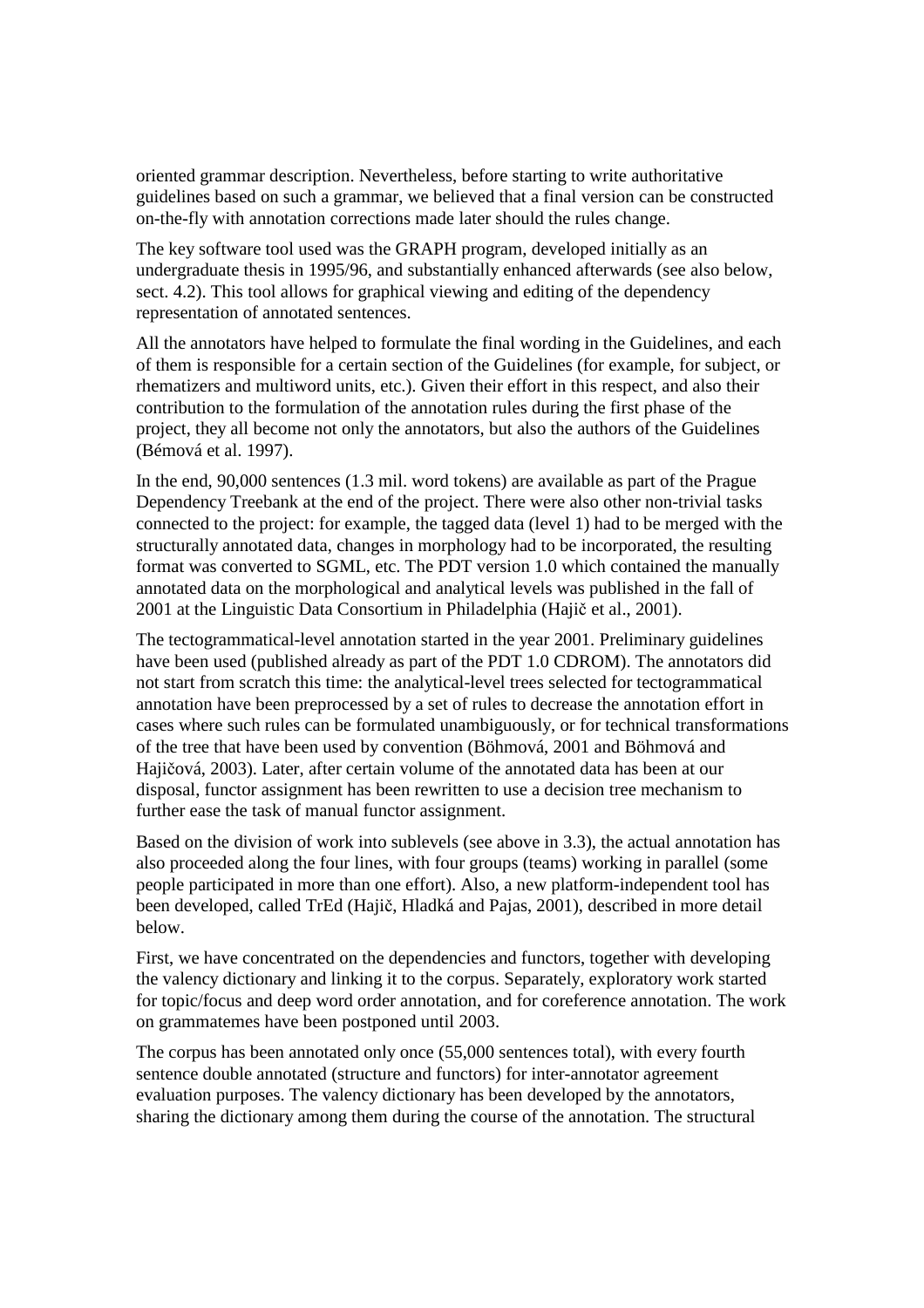annotation was finished by mid-2003, and an 18-month checking and correction period ensued.

The newly developed annotation tool, data markup and sophisticated organization of the technical work allowed to work in parallel not only along the four major lines of annotation, but also within each line, to make changes and corrections relatively independently.<sup>15</sup> Those changes involve corrections after various automatic checks, merging the data from the four lines of annotation, corrections at the morphological and analytical levels (involving errors that were discovered during the tectogrammatical annotation and sometimes because of it), and many more things. The valency dictionary has been also "unified" by a single person, with changes mapped back to the data and manually corrected. Grammatemes have been filled in mostly automatically, based on quite sophisticated rules, even though some simplifications to their definitions had to be made to avoid the most time consuming annotation tasks.

# **4.2 Tools**

Manual annotation does not mean that people are typing complicated formal representations by hand into a computer. Even the first annotation attempts in the times when graphical editing was resource-demanding and therefore not feasible were guided by software tools. These tools allowed the annotators to assign a formally correct entry only, avoiding expensive checking-and-correction process afterwards.

Based on the availability of computing power today, we decided that for the annotation of the PDT we should use as advanced tools as possible.

## **4.2.1 Morphological disambiguation: sgd and DA**

We use a special purpose tool for morphological annotation, which allows for an easy disambiguation of lemmas and tags as output by the morphological analyzer. The tool has first been implemented under the Linux operating system under the name sgd (and is capable of running also on Solaris and other operating systems of the Unix type). It has been reimplemented also for the Windows platforms (under the DA name), to allow for annotators who did not have the possibility to install Linux on their home machines. The user interface is identical. The sgd tool is text-terminal based so it can be relatively easily (character coding problems aside) used from any vt100-capable terminal, as well as a from an xterm or similar programs.

The tools work full screen on texts in a SGML format (as defined by the Czech National Corpus' standard data type definition, namely, the csts.dtd) preprocessed by a morphological processor (see sect. 3.1.2 above). The annotators are presented with a list of ambiguous words as found in the input text (expandable to full text list, with ambiguous words marked by an asterisk). The full text context is also displayed in a separate window, with the active word marked by reverse video. The largest part of the

<sup>1</sup> <sup>15</sup> Otherwise we would need a lot more time than those 18 months to finish the work.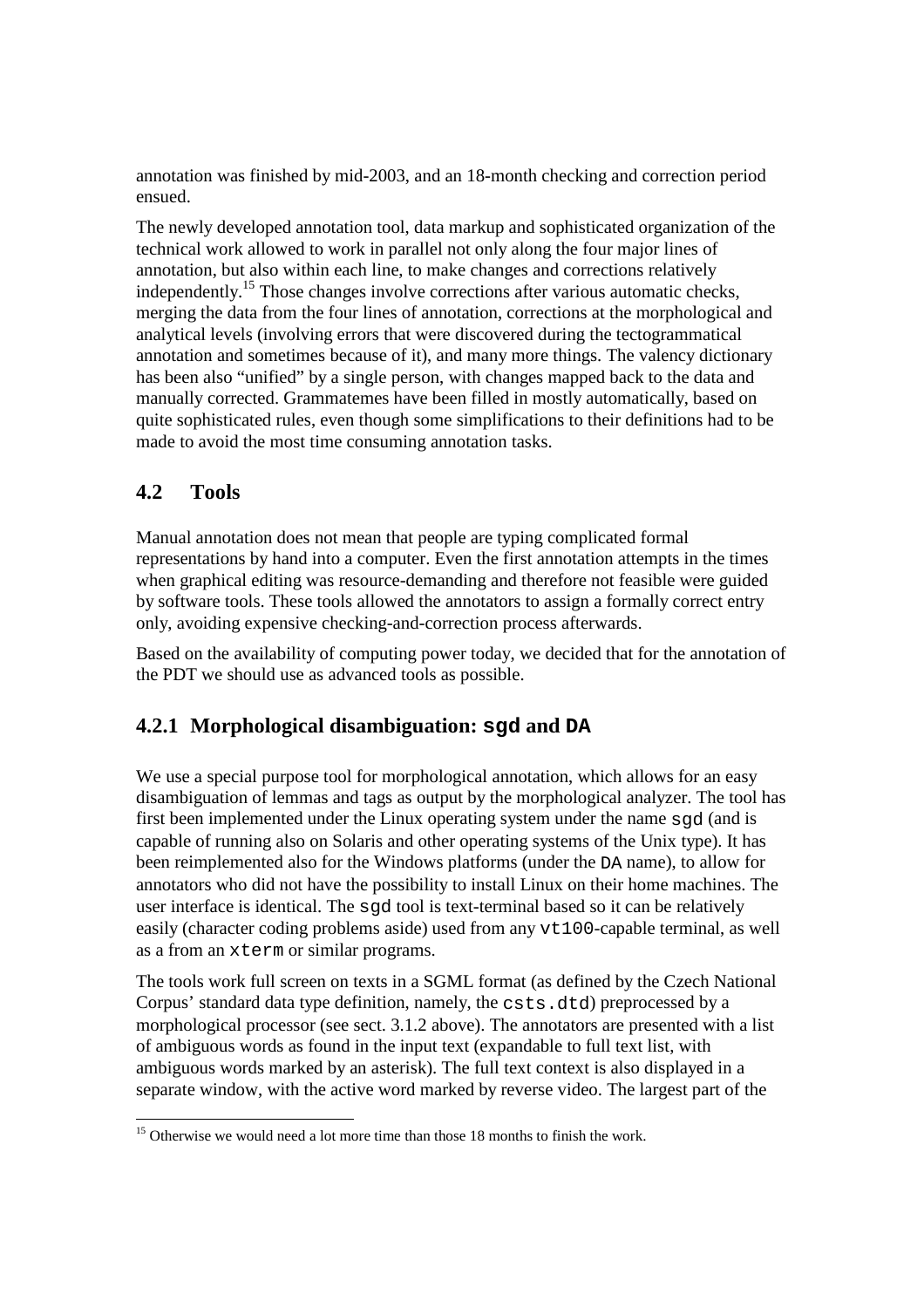screen is devoted to the disambiguation process itself. The annotator first chooses the correct lemma, and then, if needed (which is usually the case, as more than 45% words (tokens) are morphologically ambiguous in Czech), the correct tag. S/he has also the possibility to edit both the lemma and the tag, in case the morphological processor did not know the word altogether or made an error. The text is then saved with the lemmas and tags chosen by the annotators marked appropriately. There are other tools related to morphological annotation, but these are mostly standard Unix tools (diff, flex, awk, perl etc.). These help to resolve differences between two annotators on the same text and to do other conversions of the material.

#### **4.2.2 The analytical level annotation tool: GRAPH**

The analytical level, even though we are interested in the structure and one attribute (analytical function) "only", is a major challenge because of its inherently non-linear nature. We have used a program called rather uninspiratively GRAPH. This program works under Microsoft Windows (3.1 and 95) and has been developed as an undergraduate thesis based on initial specification developed long before the annotation project actually began. It has changed a lot since then - there were about 40 versions of it with bug fixes, minor and major updates. The program allows for drag-and-drop style editing of trees with annotated nodes. It is not just for dependency-based formal representations, even though it has special features (such as visual node ordering) which were inspired by such formalisms. Several files can be opened concurrently, (sub)trees may be copied among them using multiple-buffer clipboard, and files may be searched for node annotations. The display of trees (attributes to be displayed, colors, fonts, line thickness, etc.) is fully configurable to suit the task at hand as well as the annotator's preferences, which might depend on the hardware or other differences. The program can be completely mouseless driven, too.

One of the major features of the GRAPH program is the possibility to use macros - or in other words, the program is programmable. The programming language (which is interpreted at the moment) is similar to C but contains only those constructs necessary for the annotation tasks. The functions can be invoked interactively (by a keypress) or from the command line when starting the GRAPH program. These macros have been used so far for two different purposes:

- as shortcuts, asked for by the annotators, to avoid opening 2 or 3 menu windows when selecting the appropriate analytical function for a node in the tree;
- for a preliminary assignment of analytical functions to nodes when the tree structure is built, but before the manual node annotation.

The programming facility is not intended to be used by the annotators, but they are able to use the macros prepared by programmers. These macros can also be used for tree checking and transformations, if necessary e.g. after changes made in the annotation rules. The programming language allows for almost all the editing operations made normally by the annotators, including tree restructuring. Thus in principle, they could be used also for the initial tree structure assignment.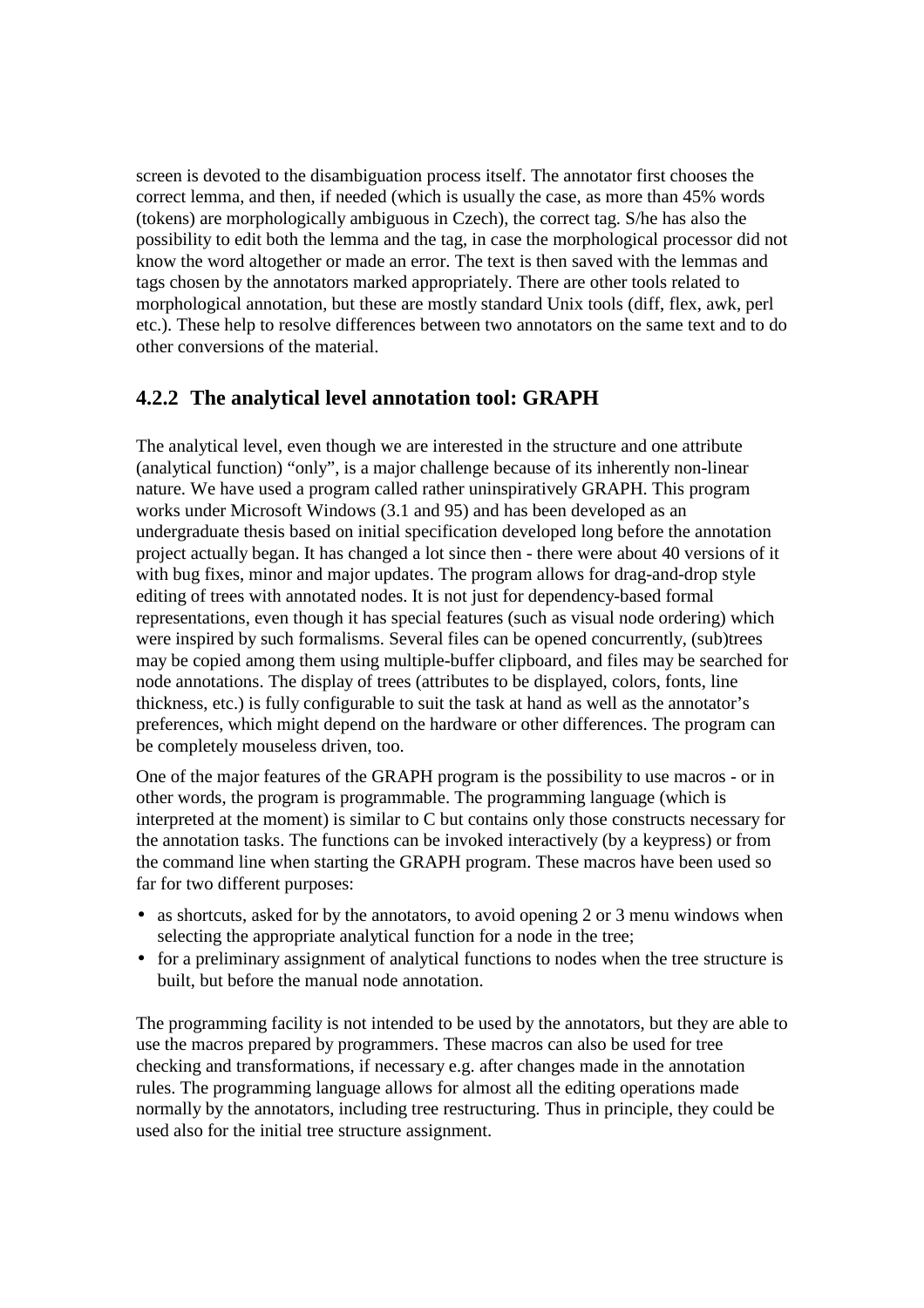The shortcuts allow the annotators to assign an analytical function to an active node by a simple keypress, or a Ctrl and/or Shift plus a key in case of functions "suffixed" by \_Co, \_Ap or \_Pa. These macros also store the value previously assigned to this node, and another macro function, when invoked, can thus revert to the previous value, should the annotator decide that s/he has made a mistake. There are also macros for node swap, for assignment of the Atr function to all nodes in a subtree (a frequent case near the leaves of the tree), and for special coordination and apposition handling.

The initial analytical function assignment was performed by an 800+ lines long function which tried to assign the most plausible analytical function to every node of a tree. The assignment was based on relatively simple hand-crafted rules. They were far from perfect, and sometimes intentionally disregarded some complicated contexts, but as the feedback from the annotators showed, they were correct in almost 80% cases. The initial assignment function could also be used (under a different name) on a file as a whole, which meant that the annotators did not have to run the macro on every tree. The batch feature of the GRAPH program also allowed to run the same macro on many files using a single command.

#### **4.2.3 Tred: the tectogrammatical annotation tool**

The graphical tree editor Tred has been developed originally when the final corrections and changes had been made to the analytical-level annotation before it was published. However, due to its advanced properties, easy extensibility and modularity and platform independence it has eventually been chosen as the main tool for the tectogrammatical annotation.

Tred is written in the **perl** programming language, it uses the **perlTk** extension for its graphical interface, and its basic functionality is the same as of the GRAPH tool (see above). It has been extensively used on both Linux and the Windows platforms. It can be customized for both the manual annotation work, as well as for batch processing of the annotated data. Thanks to its  $per1$  roots, it can be easily extended, and additional modules can equally easily be added for online<sup>16</sup> data processing, extending significantly the original idea of macros of the GRAPH editor. One of the extensions that has been heavily used is its lexical interface to the valency lexicon, which allows for both lexicon maintenance (adding, deleting, modifying entries and their associated valency frames) and for linking the lexical entries to the annotated data.<sup>17</sup> Tred also contains a general search interface that can be used both by the annotators as well as during the subsequent checking of the data; both simple and sophisticated searches (again, using perl expressions) can be launched.

The example below shows an open editing window with a tectogrammatical representation of the sentence *"This-year flu season is so-far quiet in [the] whole Europe.*"

-

 $16$  By "online" we mean during the manual annotation.

 $17$  The valency lexicon maintennace module can be also used outside of Tred as a stand-alone application.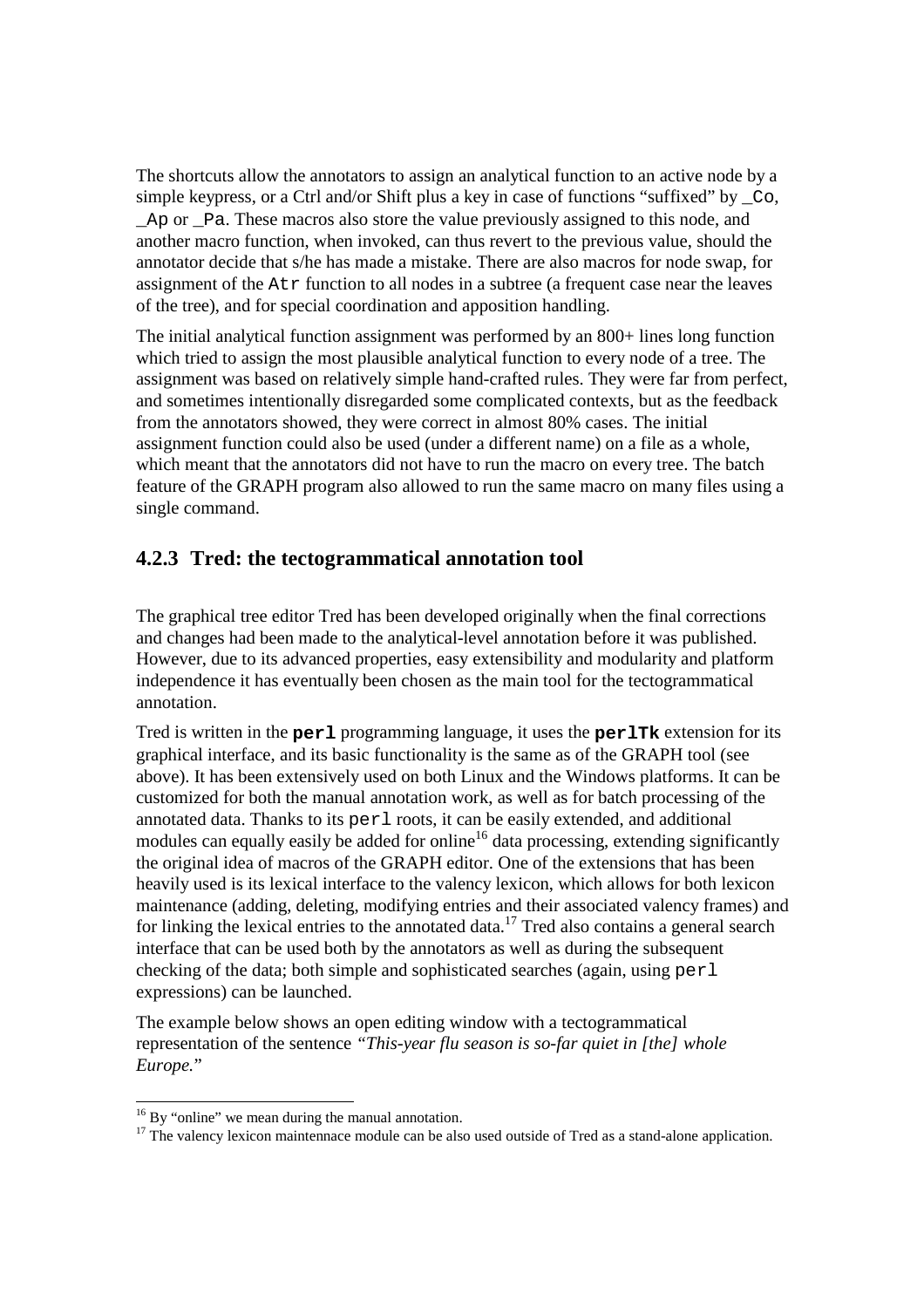

Tred can display also additional links that are not part of the basic tree structure, in various graphic forms. It is used e.g. for coreference annotation, which links the consequent to the antecedent by a colored dashed arrow.

Two files can be displayed at the same time in two windows, side-by-side with differences automatically highlighted. This is used for visual checking of the doubleannotated data, or different versions of the data. Also, the same sentence can be displayed on analytical and tectogrammatical levels, easing the comparison between the annotation of a particular sentence at these two levels.

# **5 Treebank Usage: Tagging and Parsing Unrestricted Text**

The treebank can obviously be used for further linguistic research, as it contains a lot of material annotated in a way directly usable by original linguistic research, quickly searchable using different criteria. However, in the present contribution we will discuss a more "computational" usage of the treebank, namely, as a basis for creating a statisticallybased tagger and a parser of unrestricted written text.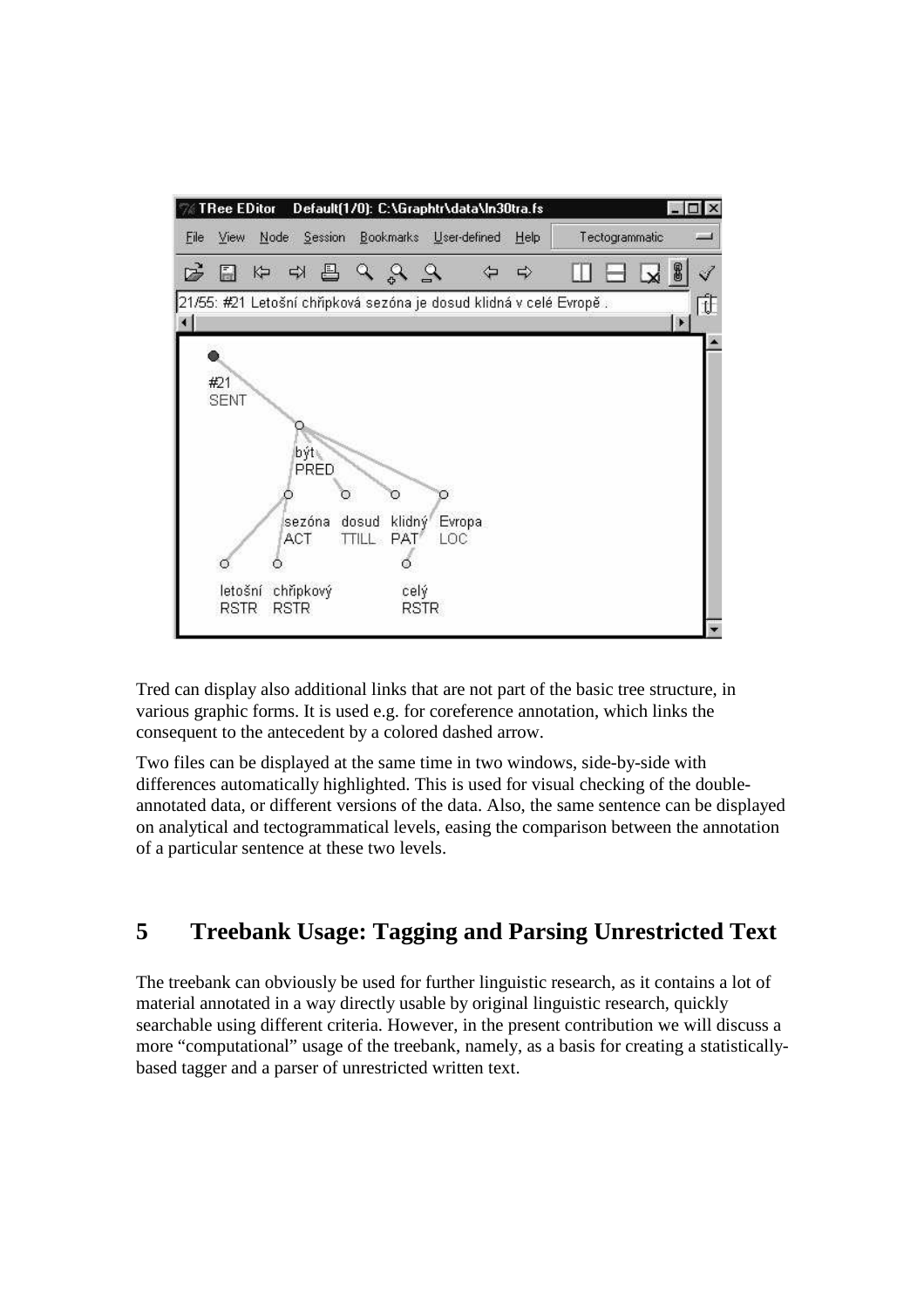#### **5.1 Full Morphological Tagging**

We have developed a statistical model which has been successfully used for tagging (full morphological disambiguation), where it improved accuracy by 5 percentage points, from 80% (Hladká 1994, Hajič and Hladká 1997a) to 93% (Hajič and Hladká 1998, Hajič 2004) to 95% (Krbec et al. 2001). The statistical models are based on both the "classic" HMM:

$$
p(T|W) = \prod\nolimits_{\rm i=1..n} p(t_{\rm i}|t_{\rm i-2},t_{\rm i-1})\ p(w_{\rm i}|t_{\rm i})\ / \ p(W)
$$

where we use the Bayes formula to reverse the conditioning (simulating the well-known source-channel paradigm) and the trigram approximation for the tag language model, or the exponential probabilistic model of the form

$$
p(y|x) = e^{\sum_{i=1..n} \lambda_i f_i(y,x)}/Z_\lambda(x)
$$

where  $f_i(y,x)$  is a feature selector function, which returns 1 or 0 depending on the value of y and the context x,  $\lambda_i$  is its weight, and  $Z_{\lambda}(x)$  is a normalization factor making the distribution a probabilistic distribution which sums to 1.

The crucial property of this model, used successfully for many applications in tagging as well as in machine translation, is the set of *n* features (typically in the order of hundreds or thousands). These features are selected automatically, based on objective criteria, from a much larger "pool" of available features. The selection of features may be guided by two different principles: a "minimal cross-entropy" principle, which compares the probability distribution constructed to the training data (using the cross-entropy measure, or simply the probability of training data), or "minimal error rate" (again, on training data). We have chosen the second principle, as it more directly attacks the problem at hand.

The selection of features, however, depends also on the values of  $\lambda_i$ . The basic method for feature weight computation is the Maximum Entropy method. Unfortunately this method involves several numerical iterative algorithms which makes it rather slow. We believe, based on our experience with similar models (and with smoothing, which displays a similar "weighting" issue, in general) that the exact weight computation is not so important to the resulting model performance, and thus that the values of  $\lambda_i$  may be roughly - and quickly - approximated instead. This would allow us to select features from larger pools, thus enabling more sophisticated features to be selected.

#### **5.2 Parsing**

There are many attempts to parse sentences of natural language at various levels (Brill 1993a, Brill 1993b, Collins 1996, Collins 1997, Charniak 2000, Ribarov 1996). We aim here at syntactico-semantic parsing of unrestricted text. It is a well-known fact that handcrafted rules work well for restricted domains and vocabularies, whereas they generally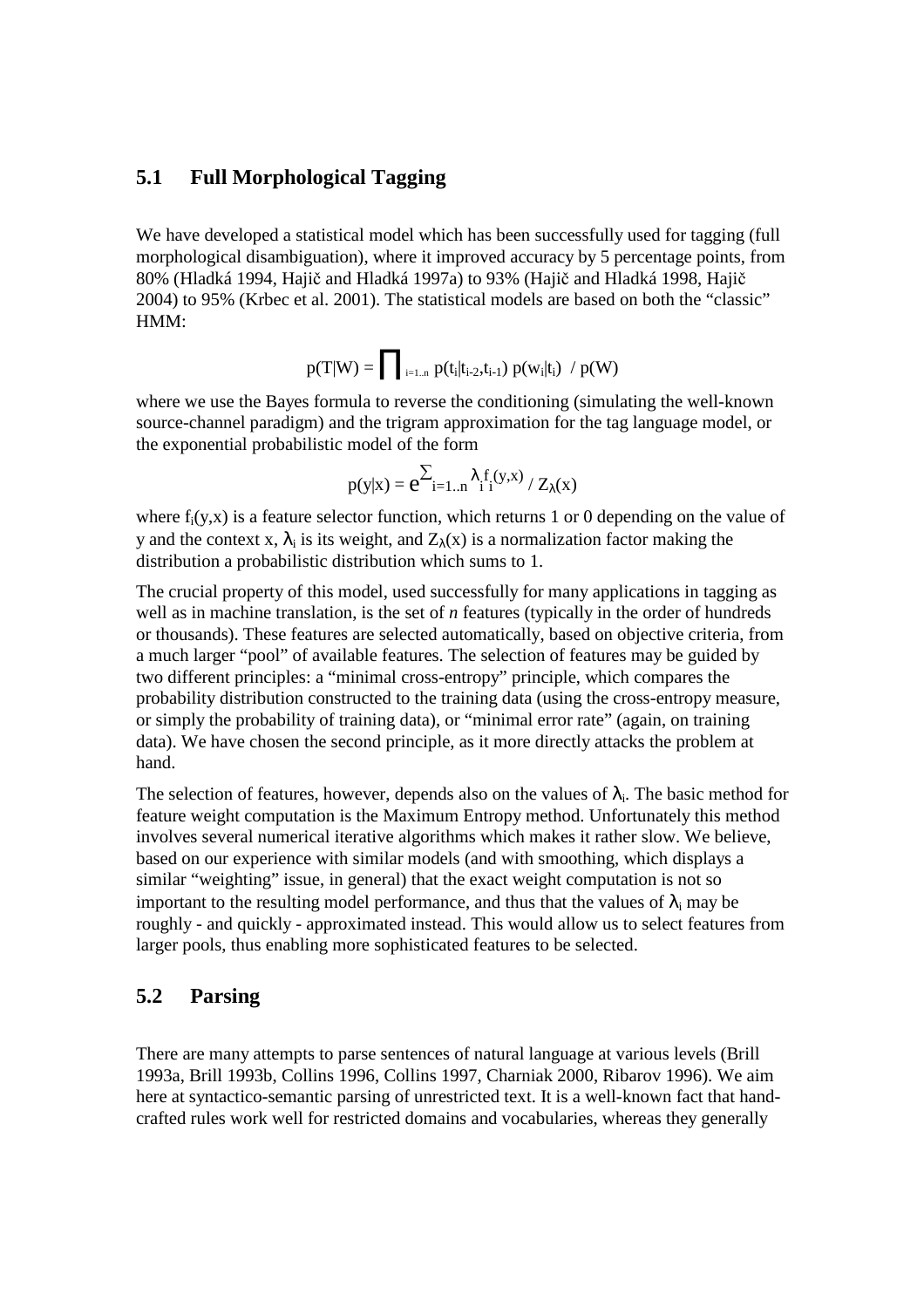fail for unrestricted text parsing. So far the (partial and imperfect, but still the best available) answer to this problem has been statistical parsing based on training on manually annotated data.

Having such a resource available for Czech (the Prague Dependency Treebank as described in the previous sections), we have successfully applied the Collins parsing model to Czech (Hajič et al., 1998, Collins et al., 1999). Collins parser currently achieves 82% dependency accuracy when trained on the PDT 1.0 analytical level training data. We also have at our disposal a modified version of the Charniak's parser for Czech (unpublished), which achieves slightly better performance (84% dependency accuracy when trained on the same data). Several other parsers have been developed since then, but none of them surpassed these two, except that (Zeman, 2004) constructed a combined "superparser" that shows the best result so far by combining several of the available parser outputs (having almost 85% accuracy for the best parse method). These parsers are complemented by a decision-tree implementation of function assignment that performs with about the same accuracy.

For tectogrammatical parsing, we currently use a set of manually written rules (Boehmová et al., 2003) that in fact requires the analytical parse be completed by either the Collins' or Charniak's parser, and then it transforms the analytical level tree to the tectogrammatical one. The result is worse than that on the analytical level, but we believe that it will improve once statistical methods are employed once the manual annotation at the tectogrammatical level is completed. The functor assignment is being performed by a mechanism similar to the analytical one, namely, a decision-tree functor classifier (implemented using the C5.0 software tool), with accuracy over 80%.

# **6 Conclusions**

Building a treebank is an expensive and organizationally complicated task, especially when a rich annotation scheme is adopted such the one used in the Prague dependency treebank, where (roughly speaking) each word token from the selected text needs at least 15 attribute-value pairs to be filled in.

Everybody would certainly agree that to build a treebank is a difficult task. Our belief is, however, that all the hard work will pay off - in that not only us who are building it, but all the computational linguists interested in morphology and syntax of natural languages in general and of Czech or other inflectional and free word order languages in particular will benefit from its existence. The building of the treebank has been very fruitful even now, halfway through the whole treebank annotation: we have been effectively forced to describe the syntactic behavior of Czech more explicitly and more widely (in the sense of overall coverage, including also "peripheral" phenomena) than ever.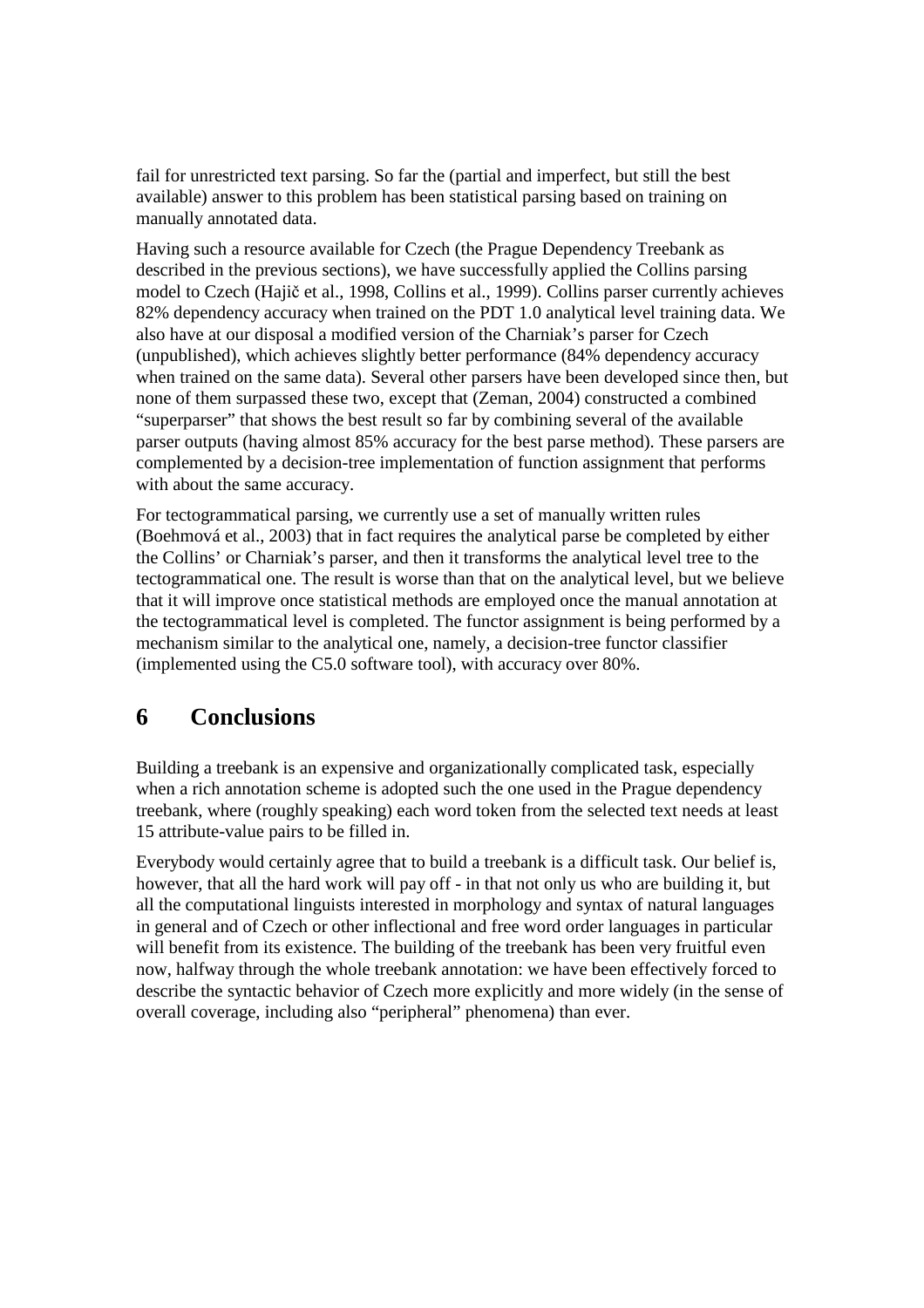# **7 References**

Bémová et al. (1997): Anotace na analytické rovině - příručka pro anotátory [Annotation on the Analytical Level - Annotator's Guidelines], Technical Report #4 (draft), LJD ÚFAL MFF UK, Prague, Czech Republic (in Czech).

Böhmová, Alena (2001): Automatic Procedures in Tectogrammatical Tagging. In PBML 76. MFF UK Prague.

Böhmová, Alena; Hajičová, Eva (2003): Large Language Data and the Degrees of Automation. In Proceedings of XVII International Congress of Linguists, CD-ROM. Matfyzpress, MFF UK Prague.

Brill, E. (1993a): Automatic Grammar Induction and Parsing Free Text: A Transformation-Based Approach. In: Proceedings of the  $3<sup>rd</sup>$  International Workshop on Parsing Technologies, Tilburg, The Netherlands.

Brill, E. (1993b): Transformation-Based Error-Driven Parsing. In: Proceedings of the 12<sup>th</sup> National Conference on Artificial Intelligence.

Cinková, S. - Kolářová, V. (2004): Nouns as Components of Support Verb Constructions in the Prague Dependency Treebank. This volume.

Collins, M. (1996): A New Statistical Parser Based on Bigram Lexical Dependencies, In: Proceedings of the 34<sup>th</sup> Annual Meeting of the ACL'96, Santa Cruz, CA, USA, June 24-27, pp. 184-191.

Collins, M. (1997): Three Generative, Lexicalised Models for Statistical Parsing, In: Proceedings of the 35<sup>th</sup> Annual Meeting of the ACL/EACL'97, Madrid, Spain, pp. 16-23.

Hajič, Jan (2004): Disambiguation of Rich Inflection. Karolinum, Charles University Press, Prague. 332pp.

Hajič, Jan; Collins, Michael; Ramshaw, Lance; Tillmann, Christoph (1999): A Statistical Parser for Czech. In the Proceedings of ACL'99, Maryland, USA.

Hajič, J., and Hladká, B. (1997a): Probabilistic and Rule-based Tagger of an Inflective Language - A Comparison, In: Proceedings of the  $5<sup>th</sup>$  Conference on Applied Natural Language Processing, ACL, Washington, DC, USA, pp. 111-118

Hajič, J., and Hladká, B. (1998): Morfologické značkování korpusu českých textů stochastickou metodou [Morphological tagging of Czech corpora using stochastic metods], In: Slovo a Slovesnost, Vol. 58, No. 4, ÚJČ AV ČR, Prague.

Hajič, Jan; Vidová-Hladká, Barbora; Pajas, Petr (2001): The Prague Dependency Treebank: Annotation Structure and Support. In Proceeding of the IRCS Workshop on Linguistic Databases Univesity of Pennsylvania, Philadelphia, USA, pp. 105-114.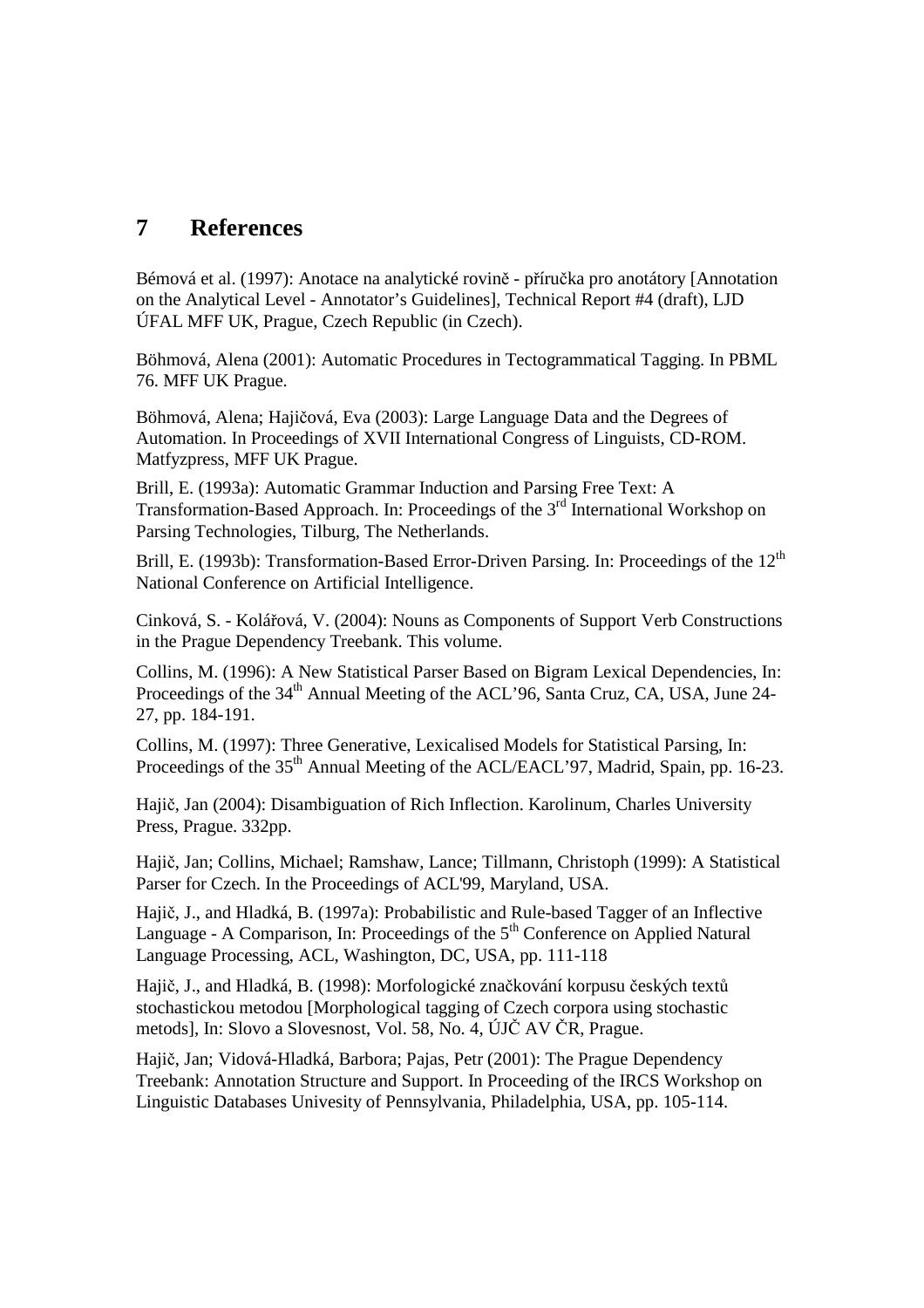Hajič, J., and Ribarov, K. (1997): Rule-Based Dependencies, In: Proceedings of the Workshop on Empirical Learning of Natural Language Processing Tasks, MLNet, Prague, Czech Republic, April 23-25, pp. 125-136

Hajič, Jan; Panevová, Jarmila; Urešová, Zdeňka; Bémová, Alevtina; Kolářová, Veronika; Pajas, Petr (2003): PDT-VALLEX: Creating a Large-coverage Valency Lexicon for Treebank Annotation. In Proceedings of The Second Workshop on Treebanks and Linguistic Theories, pp. 57--68. Vaxjo University Press.

Hajič, Jan; Vidová Hladká, Barbora; Panevová, Jarmila; Hajičová, Eva; Sgall, Petr; Pajas, Petr (2001): Prague Dependency Treebank 1.0. CDROM. CAT: LDC2001T10, ISBN 1- 58563-212-0. Linguistic Data Consortium, Univ. of Pennsylvania, Philadelphia, USA. Also at http://ufal.mff.cuni.cz/pdt.

Hajičová, Eva (2003): Information structure and syntactic complexity. In Investigations into formal Slavic linguistics, pp. 169-180. Peter Lang.

Hajičová, Eva; Sgall, Petr; Veselá, Kateřina (2003): Information structure and contrastive topic. In Formal approaches to Slavic linguistics. The Amherst Meeting 2002, pp. 219- 234. Michigan Slavic Publications.

Hajičová, Eva; Havelka, Jiří; Sgall, Petr; Veselá, Kateřina; Zeman, Daniel (2004): Issues of Projectivity in the Prague Dependency Treebank. In Prague Bulletin of Mathematical Linguistics MFF UK (in press).

Hladká, B. (1994): Programové vybavení pro zpracování velkých českých textových korpusů [Software for Large Czech Corpora Annotation], MSc thesis, MFF UK, Prague, Czech Republic.

Lopatková, Markéta (2003): Valency in the Prague Dependency Treebank: Building the Valency Lexicon. In Prague Bulletin of Mathematical Linguistics, pp. 37-60. MFF UK.

Lopatková, M., Panevová, J. (2004): Recent developments of the theory of valency in the light of the Prague Dependency Treebank. This volume.

Lopatková, Markéta; Řezníčková, Veronika; Žabokrtský, Zdeněk (2002): Valency Lexicon for Czech: from Verbs to Nouns. In Text, Speech and Dialogue. 5th International Conference, TSD 2002, pp. 147--150. Springer.

Lopatková, Markéta; Žabokrtský, Zdeněk; Skwarska, Karolina; Benešová, Václava(2003): VALLEX 1.0 Valency Lexicon of Czech Verbs. MFF UK.

Marcus, M.P., B. Santorini, and M. Marcinkiewicz (1993): "*Building a large annotated corpus of English: the Penn Treebank*," Computational Linguistics, vol. 19, pp. 313-330.

Panevová, J. (1974), On Verbal Frames in Functional Generative Description. Part I, Prague Bulletin of Mathematical Linguistics 22, 3-40, Part II, Prague Bulletin of Mathematical Linguistics 23, 1975, 17-52.

Panevová, J. (1994), Valency Frames and the Meaning of the Sentence. In: The Prague School of Structural and Functional Linguistics (ed. by Ph. L. Luelsdorff), Linguistic and